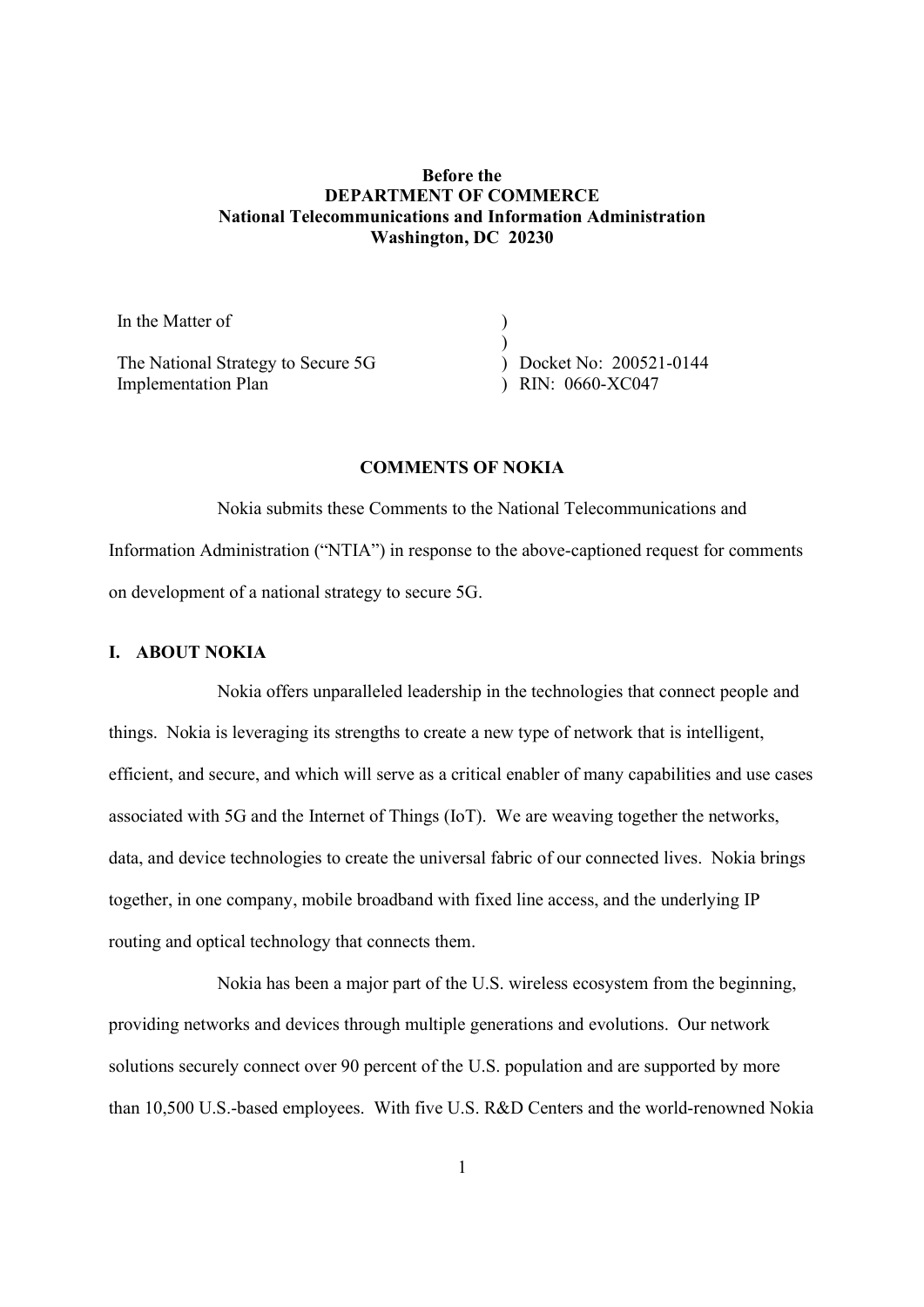Bell Labs, we are deploying 5G networks and cloud-native software with all major U.S. communications service providers and providing mission-critical private networks for U.S. enterprises and public sector agencies.

# II. RECOMMENDATIONS FOR LINES OF EFFORT ONE, TWO AND FOUR

#### A. Line of Effort One: Facilitate Domestic 5G Rollout

# 1. How can the United States Government best facilitate the domestic rollout of 5G technologies and development of a robust domestic 5G commercial ecosystem?

The U.S. government has taken a number of steps already to facilitate the introduction of 5G. Indeed, based on the innovation cycle that has historically required 10 years for the next "G," most predicted 5G deployments to begin in the 2020s. Buoyed by forwardthinking U.S. policies, however, the first deployments of this new generation of wireless technology reached U.S. shores in 2019. The U.S. is not alone in its efforts to accelerate the next generation of wireless, with numerous countries vying to win the "Race to 5G." While early U.S. policy action helped the country establish an impressive early foundation for future deployment this is not time to get complacent. Below we discuss Nokia's recommendations for facilitating 5G based on the three pillars of the Federal Communications Commission's ("FCC's") "5G Fast" plan – spectrum, infrastructure policy, and modernizing regulations. Each of these pillars must be aggressively pursued for a domestic U.S. ecosystem to thrive.

Spectrum. Spectrum is the life blood of 5G, which benefits from large channel sizes far beyond prior generations of wireless. Additional radio spectrum for mobile networks needs to be allocated and put into use quickly to meet the increased capacity and coverage demands of 5G. While U.S. operators currently hold significant spectrum, and have begun 5G deployments in a range of bands including 600 MHz and mmWave bands, there are questions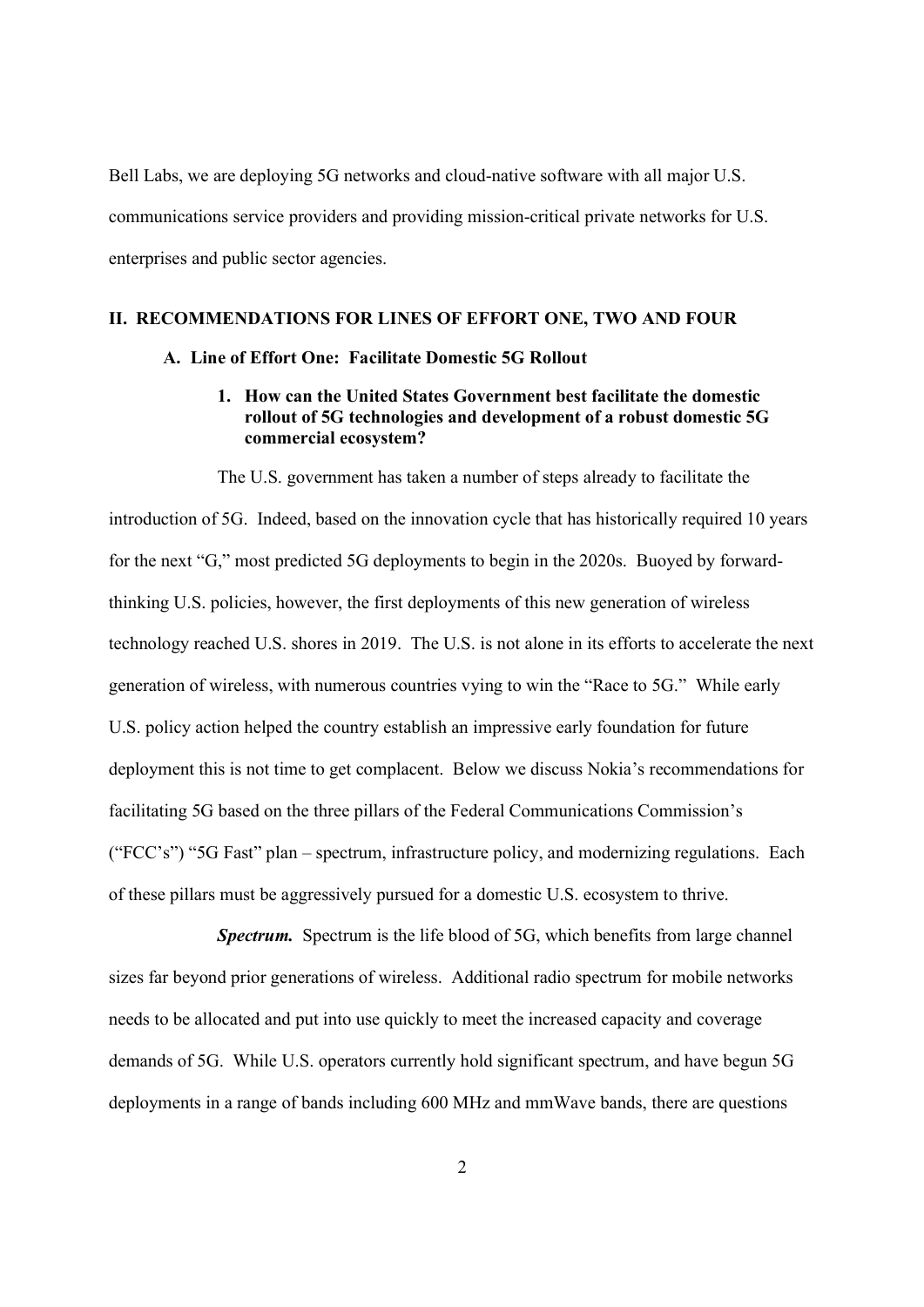whether the amount of spectrum available, and mix of bands, will allow the evolution to fully capable 5G that Nokia expects will have data rates upwards of 20 Gbit/s. The piece that the U.S. still must lock into place is mid-band spectrum for 5G.

Nokia has been a consistent voice promoting mid-band spectrum for commercial wireless services, and in particular, throughout the entirety of the 3 GHz band -- in the 3.1-3.55 GHz range, the 3.55-3.7 GHz range, and the 3.7-4.2 GHz range. Each of these ranges pose their own unique challenges with respect to incumbent use cases requiring different approaches to unlock their promise, but the value of this full range of spectrum cannot be overstated. As the FCC has repeatedly recognized, ". . . mid-band spectrum is well-suited for next generation wireless broadband services due to the combination of favorable propagation characteristics (compared to high-bands) and the opportunity for additional channel re-use (as compared to low bands)."<sup>1</sup>

The technical propagation benefits lead to another benefit of this mid-band spectrum range. Base stations in the 3 GHz range can leverage existing deployment footprints to a larger extent than equipment for mmWave bands, resulting in lower site acquisition costs and shorter timelines for deployment. Equipment in this spectrum range will be incorporated in small cell deployments to increase capacity close to the user, and also will be deployed on existing macro-towers to improve coverage over larger areas. As such, the spectrum propagation characteristics of the 3 GHz spectrum bands will likely result in lower deployment costs and faster deployment when compared to the mmWave spectrum bands recently auctioned by the FCC.

<sup>&</sup>lt;sup>1</sup> Facilitating Shared Use in the 3.1-3.55 GHz Band, WT Docket No. 19-348, FCC 19-130,  $\P$ 9 (rel. Dec. 16, 2019).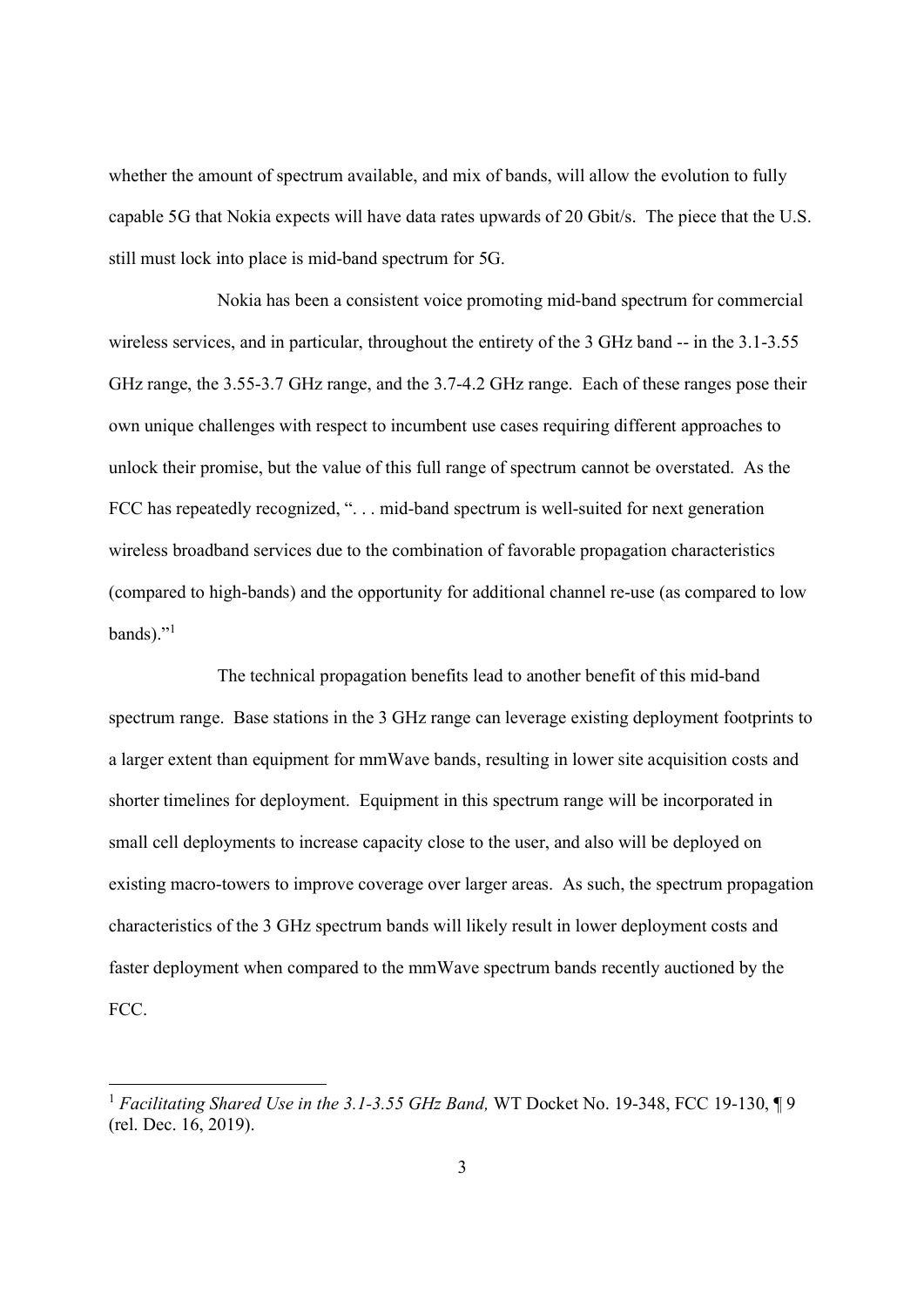The U.S. market eagerly anticipates auctions in 2020 of two portions of the 3 GHz range: (1) the 3.5 GHz auction, up to 70 MHz of spectrum shared with Federal incumbents, scheduled for July 2020; and (2) the 3.7 GHz band auction, 280 MHz of spectrum, scheduled for December 2020. The timelines for these auctions must not slip. Indeed, key countries recognized mid-band spectrum as the workhorse for 5G and are ahead of the U.S. in auctioning and assigning spectrum in the 3 GHz range to terrestrial operators. Australia, Finland, Germany, Italy, Ireland, Japan, Kuwait, Latvia, Mexico, Oman, Qatar, Saudi Arabia, South Korea, Spain, the United Arab Emirates, and the United Kingdom are among countries that have already auctioned mid-band spectrum for 5G, not to mention China's allocation of large blocks of spectrum for  $5G<sup>2</sup>$  It is through these first-to-market, robust spectrum initiatives that these other countries seek to lead the Race to 5G.

The U.S. should also maximize the spectrum opportunities in the lower 3 GHz range currently under consideration by NTIA and the FCC. The U.S. must not settle for the relatively small allocation of spectrum (100 MHz of shared spectrum) currently highlighted by NTIA for shared use.<sup>3</sup> The entire 3.1-3.55 GHz range must be on the table, with potential commercial exclusive licensed use under study for at least some portion of that range. Such bold actions will be necessary for the U.S. to stay competitive on a global scale. Nokia advocates for allocating as much spectrum as possible in the 3 GHz range to terrestrial wireless, which would facilitate multiple carriers achieving true 5G performance in mid-band spectrum ranges.

As a final note on spectrum, 5G relies heavily on backhaul. 5G will require far more wireless base stations than prior technologies to reach its full potential, but most

<sup>2</sup> See id., Statement of Commissioner Jessica Rosenworcel.

 $3$  See, e.g., Technical Feasibility of Sharing Federal Spectrum with Future Commercial Operations in the 3450-3550 MHz Band, NTIA Technical Report 20-546, January 2020.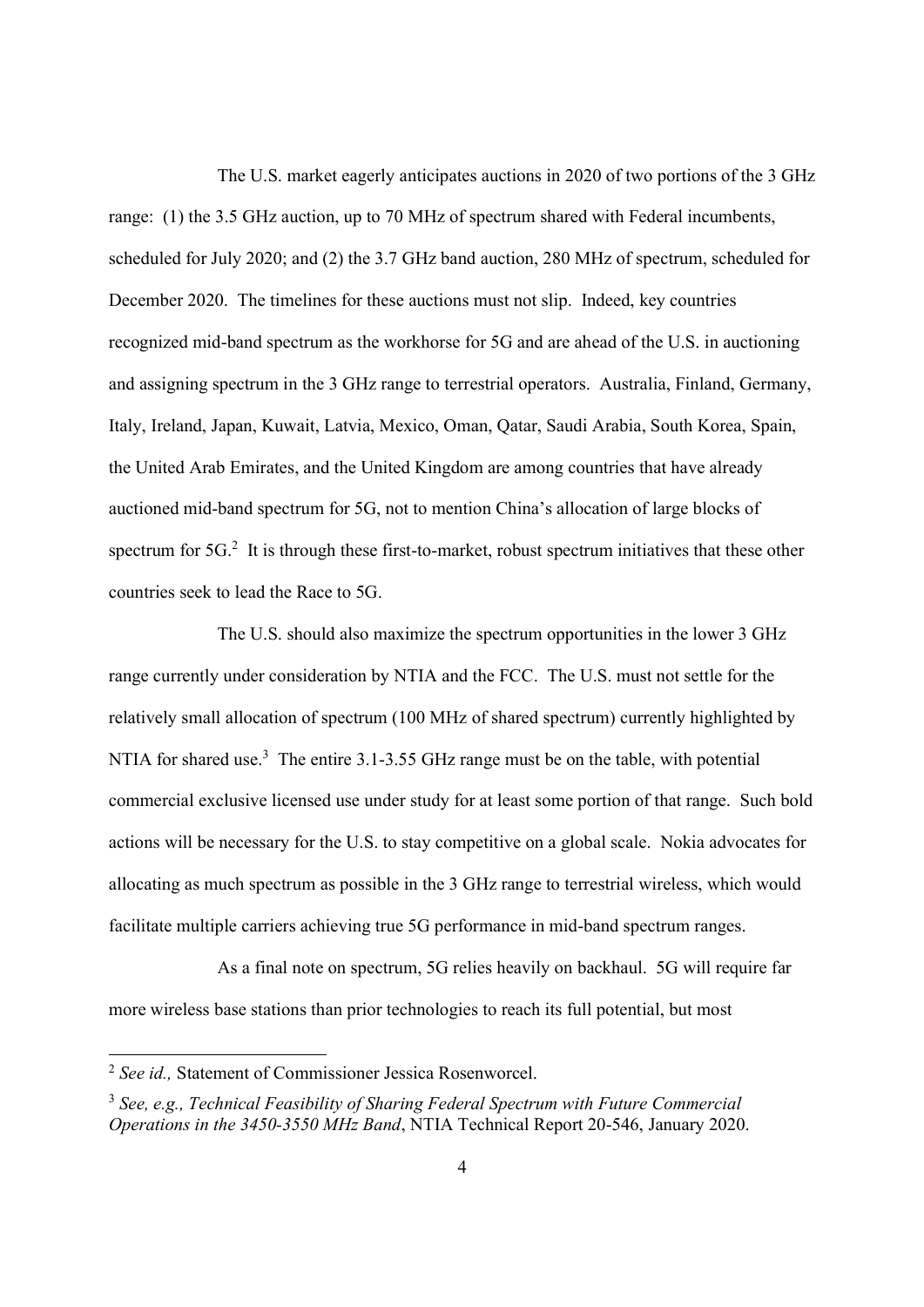prospective 5G base station locations are not connected to fiber, the gold standard for backhaul. As such, while policymakers should promote proliferation of fiber backhaul, they should also ensure that there is sufficient spectrum and the right policies in place to allow for wireless backhaul solutions. As one example, Nokia is currently leading the charge for rule changes in the U.S. 70/80 GHz band to allow for smaller, lighter wireless backhaul equipment in that band, which will facilitate more rapid 5G deployment to U.S. cities and towns. $4$  Similar rules facilitating 5G wireless backhaul in the 70/80 GHz band are already in place in numerous countries. These types of policies are key to U.S. competitiveness in 5G.

Infrastructure Policy. 5G requires many more base stations to meet the performance needs of future applications. These dense networks will be deployed as heterogeneous networks, combining macro sites with smaller base stations that will collectively utilize a range of radio access technologies including LTE-A, Wi-Fi and any future 5G technologies. The FCC and the Administration already have taken substantial action to reduce the disparities in local siting rules for infrastructure.

For example, in 2018 alone the FCC issued major reforms estimated to save our country billions of dollars in red-tape spending by updating Federal environmental and historic preservation rules and then state and local siting policies, clarifying reasonable fees and time frames for government review of applications to site small-cell infrastructure.<sup>5</sup> Just this month, the FCC clarified its rules governing local review of tower modifications to guard against

<sup>&</sup>lt;sup>4</sup> Modernizing and Expanding Access to the 70/80/90 GHz Bands, WT Docket No.20-133, et al., FCC 20-76 (rel. June 10, 2020).

 $5$  See, e.g., Accelerating Wireless Broadband Deployment by Removing Barriers to Infrastructure Investment, Declaratory Ruling and Third Report and Order, 33 FCC Rcd 9088 (2018); Accelerating Wireless Broadband Deployment by Removing Barriers to Infrastructure Investment, Second Report and Order, 33 FCC Rcd 3102 (2018).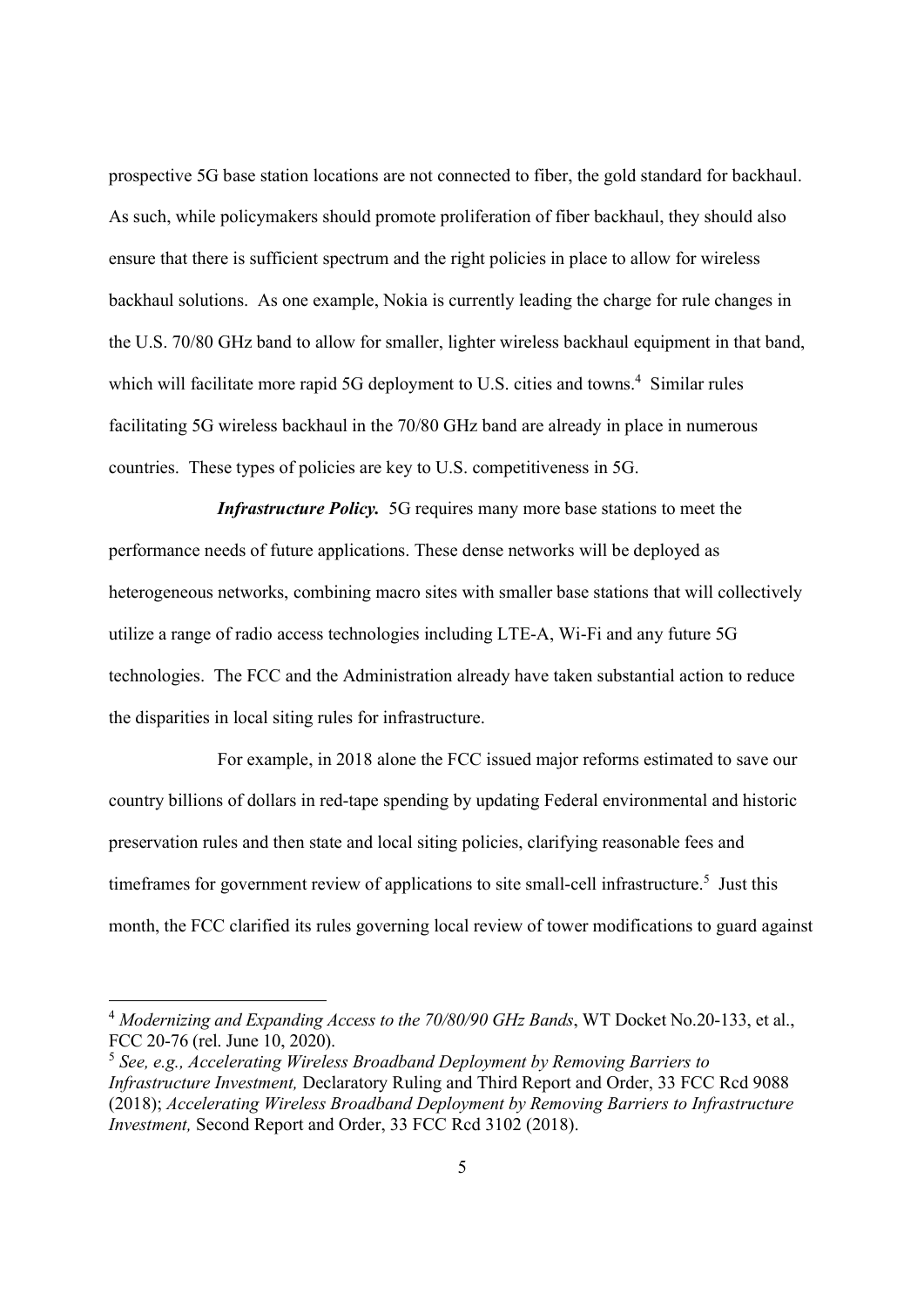unwarranted delays. These reforms have the potential to free substantial capital for expanded network investment.

U.S. policymakers must be vigilant, however, in monitoring whether 5G is excluded from certain communities because of local government siting policies. Nokia appreciates the FCC's actions thus far, but real-world experience demonstrates that challenges still remain to rapid deployment of wireless infrastructure due to state and local siting processes.

Reforming siting regulations and revising rules and increasing access to federal lands have been mainstays of the effort to improve the pace of infrastructure deployment. There are additional opportunities that Nokia recommends to Congress and the Administration that should be pursued, particularly through any proposed infrastructure funding legislation. Policymakers should focus on a "smart" framework that looks to ease the deployment of infrastructure by, for example, 1) ensuring new roads and highways include conduit to facilitate future fiber deployment, 2) ensuring newly constructed and replacement bridges include sensor technologies and, where appropriate, attachment points for future radio cell deployments, and 3) incentivizing utilities deploying new facilities to similarly include sensors and attachment points. These actions will greatly accelerate the move to improved efficiency and cost of maintaining connected infrastructure and provide additional future deployment platforms for mobile wireless services.

**Modernizing regulations:** Network evolution requires innovation, which is fueled by the substantial commitment of financial resources regularly made by operators and infrastructure vendors into new research and development. It is critical that U.S. 5G deployments, R&D, and 5G test beds be sufficiently advanced that the U.S. continues to be the global center of gravity for network and edge innovation. This Administration should be

6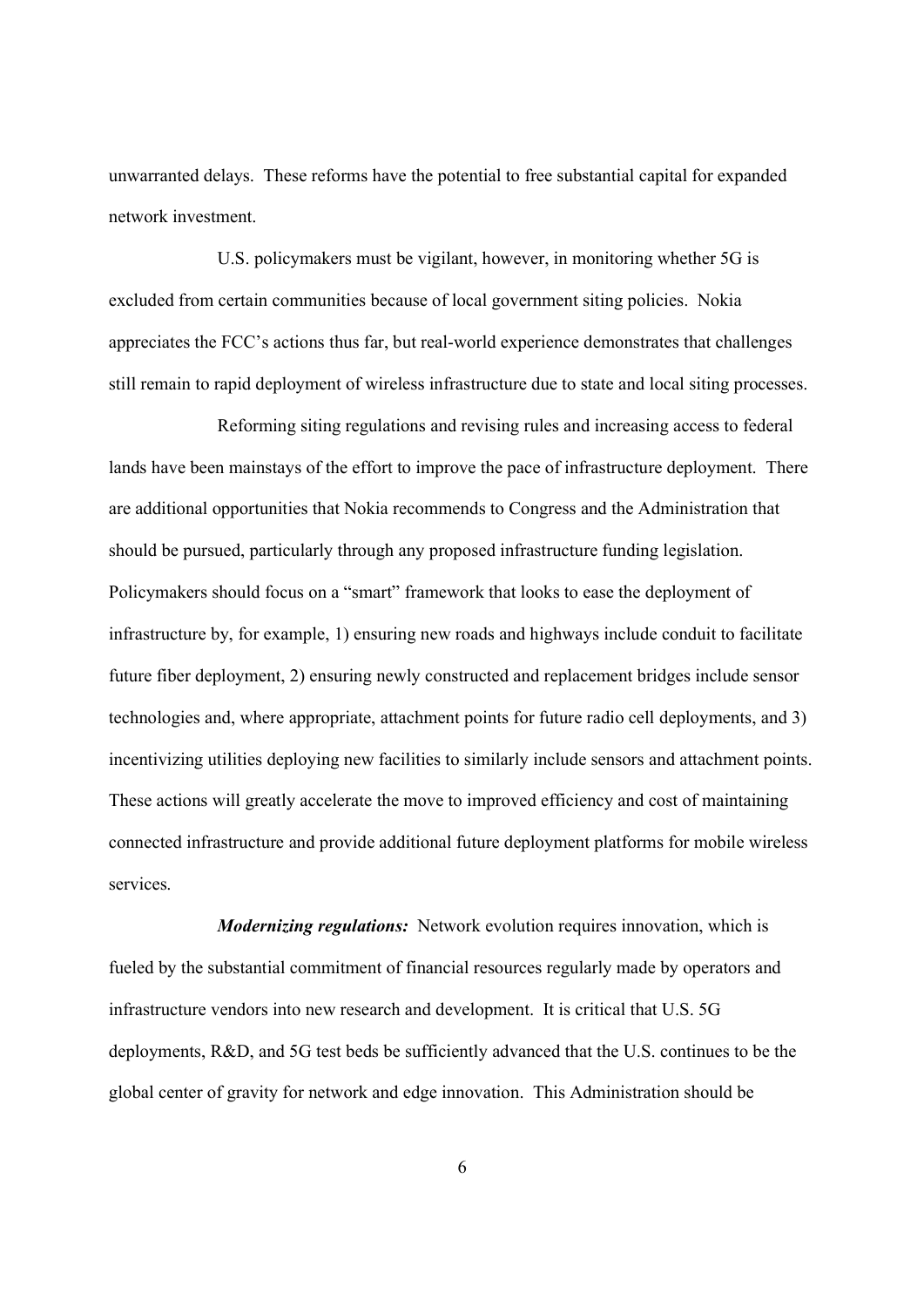commended for advancing light-touch policies aimed at maximizing value creation and innovation for service providers and end-users.

The current Administration's commitment to light-touch regulation of broadband has fueled continued investment in U.S. networks and continuation of that policy is critical to the U.S. keeping pace as the global leader in wireless technologies. Mobile operators will invest in critical capacity and capability, but are discouraged from doing so when the return on that capital deployed into infrastructure does not recover the cost. The ARPU and ROCE metrics are therefore a bell-weather for the investment environment because they are proxy measurements for the ability to monetize marginal investment in the network.

This is a key reason that proponents of a return to utility-like regulation of broadband networks miss the mark, and increasingly so for 5G. Under a regulatory framework in which all traffic must be treated the same, and all consumers purchase their service via prepackaged plans with no ability to differentiate service to willing users or application and service providers, the entire burden for funding research and development and network construction falls on consumers because they are the one and only source of revenue to the operators. At the same time, broadband providers are restricted from exploring revenue sources that could alleviate the burden consumers carry for funding network upgrades and expansions.

Robust R&D in the infrastructure sector requires healthy monetization and investment by operators in network upgrades and improvements. In turn, the evolution of networks through the availability of aggregation technology, small cells, caching and other emerging technology further enables edge companies to develop data hungry applications of increasing sophistication to meet consumer demand.

7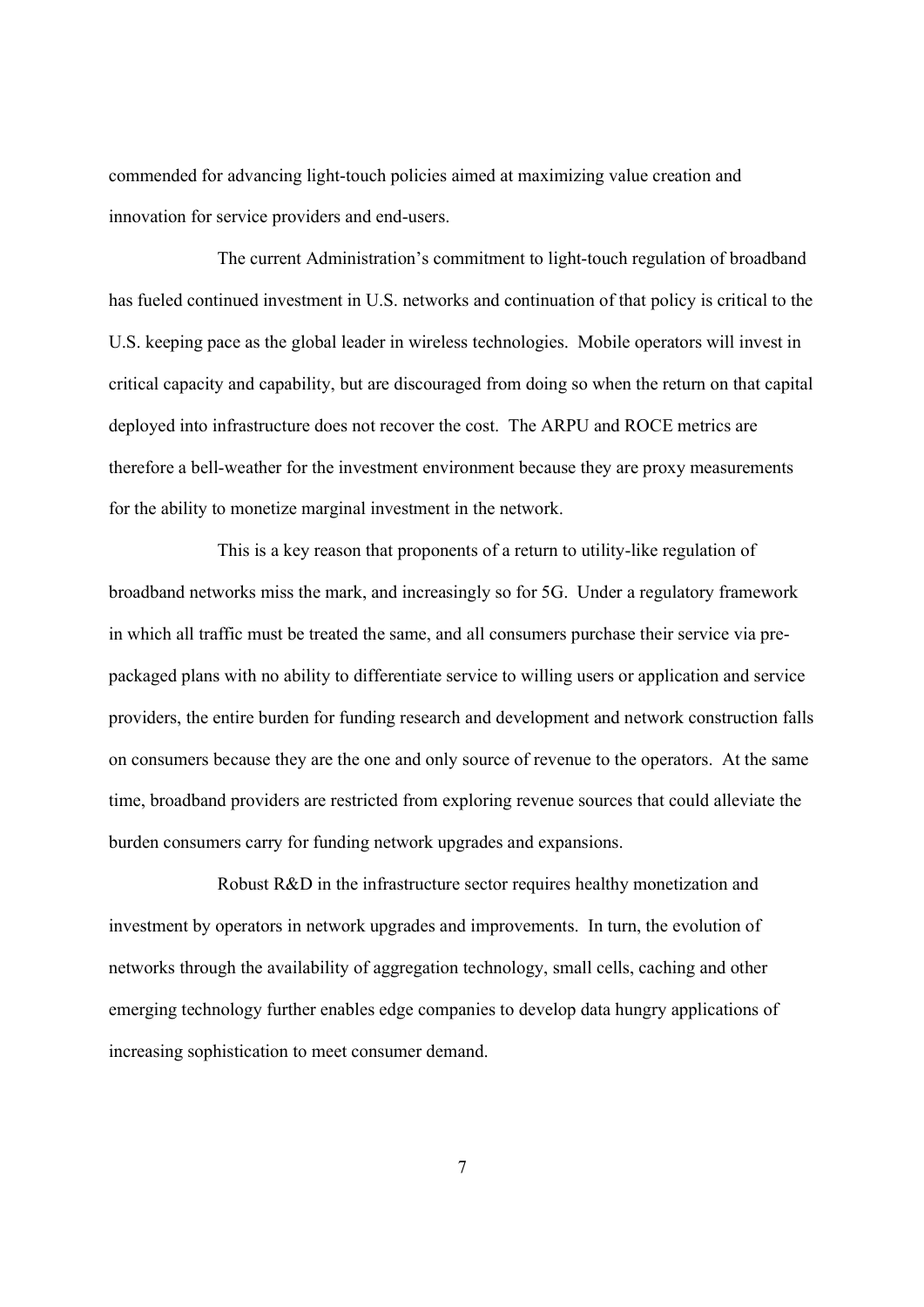Beyond the features and services that consumers actively seek, there will also be certain features that will not be as obvious to consumers but are just as critical. 5G networks will increasingly rely on artificial intelligence, machine learning and intelligence at the edge to provide an optimal experience with available spectrum and infrastructure resources. When policymakers micromanage the network, they can short-circuit the innovations that ensure the network "just works." Plainly stated, communications networks work best when run by engineers, not lawyers.

It is important that the U.S. policymakers recognize that operators and infrastructure providers are a critical element of this virtuous cycle of innovation. Without the innovation in these market segments, innovation is more difficult in all of the others impeding the ability to meet consumer demands. Nokia therefore recommends that in evaluating regulations, the U.S. look to value creation in all areas of the mobile broadband ecosystem as a guiding principle and objective.

## 2. How can the U.S. Government best foster and promote the research, development, testing, and evaluation of new technologies and architectures; motivating domestic-based R&D (Questions 2-4)

Nokia recommends that the U.S. focus R&D incentives on three broad funding workstreams to ensure a thriving ecosystem for 5G and beyond. Although the focus in recent days among policymakers has been on providing R&D for open radio access networks ("ORAN"), doing so to the exclusion of 5G and 6G would be a critical mistake. Support in all three areas is essential.

**Immediate funding to strengthen 5G capabilities:** Around the globe, a common concern cited by governments and operators is that the R&D roadmap of the U.S. and its allies is not keeping pace with China's roadmap. While this concern is not valid across the board –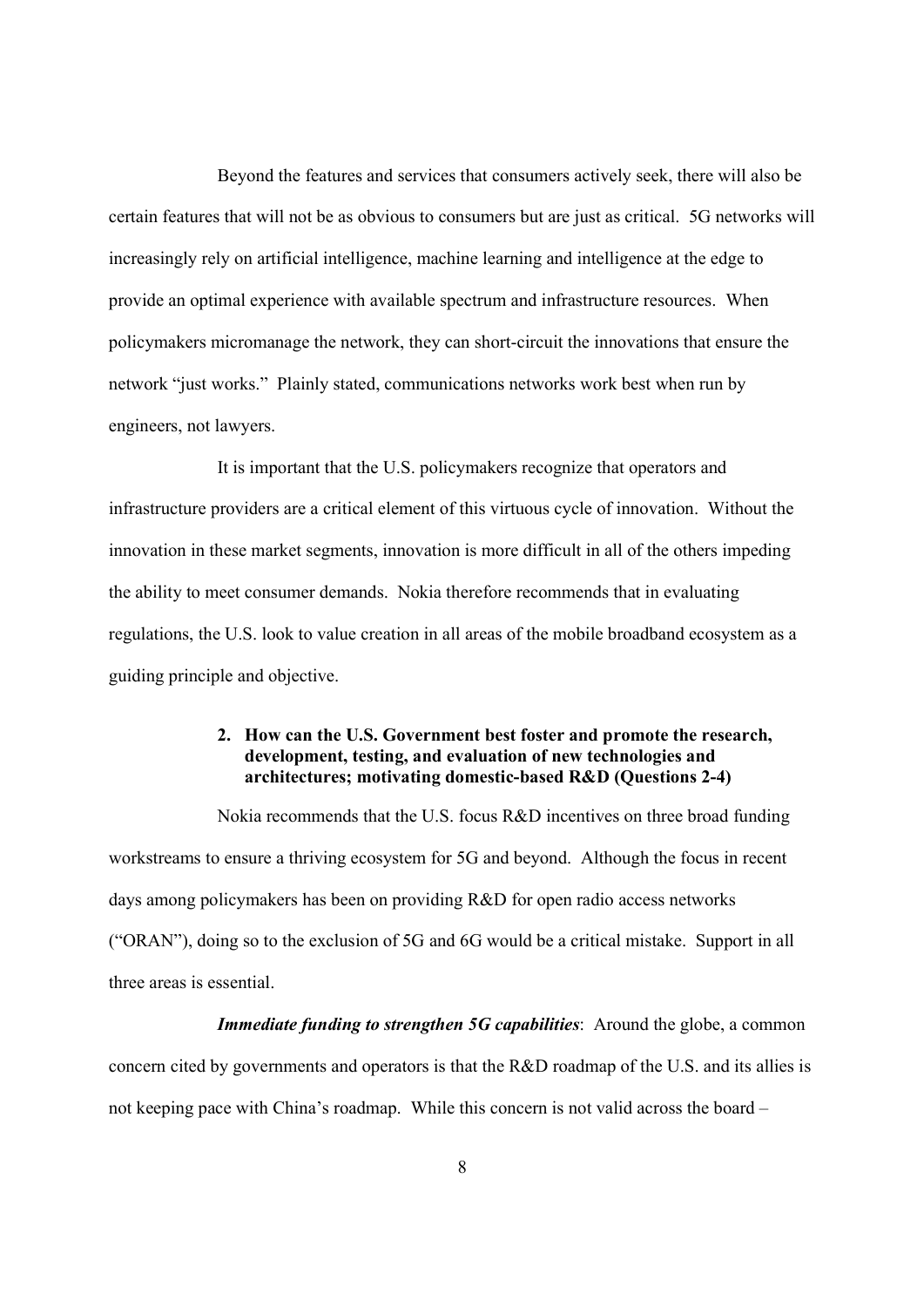indeed there are many areas of the technology portfolio where trusted equipment suppliers are ahead of the Chinese in quality and capability -- there are nevertheless actions that the U.S. Government could take to further shore up R&D by trusted suppliers in the U.S.

Specifically, Nokia recommends a commitment of R&D funds administered through the National Institute for Science and Technology (NIST) or a similar agency to trusted suppliers to accelerate R&D roadmaps on critical 5G features, shorten any perceived gap in availability of functionality, and provide the U.S. with a comparative advantage in certain areas of technology. There are several areas where funding related to the 5G cycle could help bring capabilities of great interest to the market more quickly than current roadmaps forecast. For example, dynamic spectrum sharing and end-to-end secure network slicing are of great interest to commercial service providers and to federal users including the Department of Defense. A onetime commitment of \$500 million or more could dramatically increase trusted supplier 5G capabilities providing new features, timely availability, and higher quality to U.S. carriers while bolstering the ability of trusted suppliers to secure deployments in other markets.

**Early 6G Investment:** While the focus of this NTIA request for comment is 5G, governments around the world already are funding 6G R&D with indications that the Chinese government has established at least two new government offices to coordinate 6G research and disseminate funds. As noted above, history indicates approximately a 10-year cycle between each generation of wireless. That 10-year cycle was accelerated for 5G and the U.S. should be prepared for similar acceleration moving forward. Based on that accelerated schedule, to keep pace, the U.S. should be prepared for the first 6G deployments before the end of the 2020s.

In order to ensure that the U.S. maintains its leadership position in wireless innovation, policymakers should create a multi-year funding program available to all trusted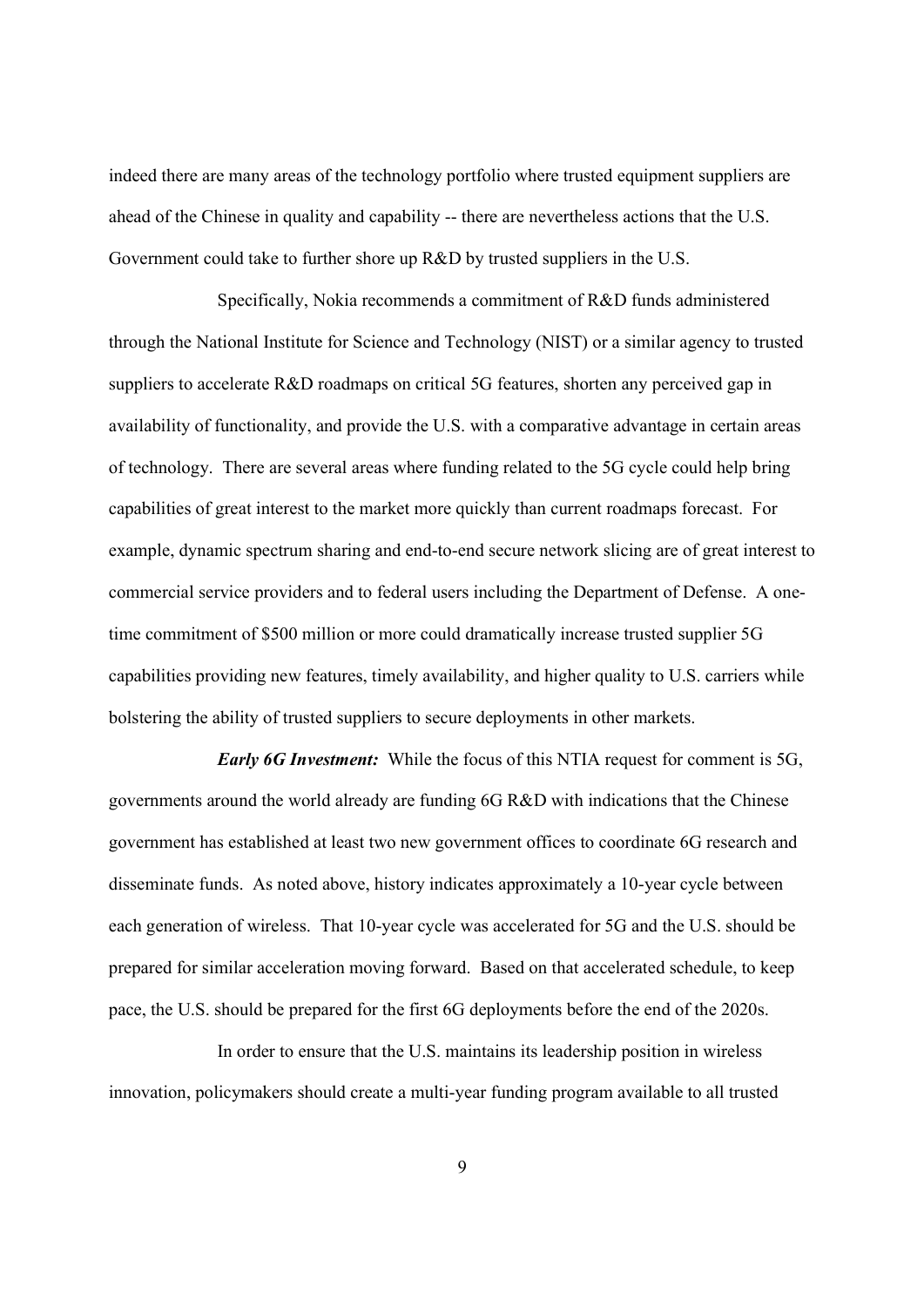suppliers and partners covering 6G foundational research into a range of wireless technologies including radio access networks, routing, and optical. Chief Technology Officers from across the 5G ecosystem are engaged in conversations now about a comprehensive 6G research agenda on which to cooperate. Nokia recommends further solicitation of comments laying out some of the broad areas of consensus for foundational 6G research and then providing, through the Department of Commerce, National Science Foundation or related agency, at minimum a sum of \$500 million each year for three successive years, or \$1.5 billion, to accelerate R&D in the critical early years of the development cycle for the next generation of mobile.

Focused U.S. investment in open networks: Network infrastructure is increasingly virtualized and cloud-based, lending unprecedented flexibility and agility to network architectures. There is also a movement to bolster the trusted supply chain through open radio access networks (ORAN). Nokia supports ORAN, and indeed was the first major equipment supplier to join the ORAN Alliance to work on technical specifications and, more recently, joined the ORAN Policy Coalition to advocate for support and funding to advance ORAN. Nokia recommends funding for open networks technology development as part of a smart, comprehensive approach to 5G and beyond technological leadership for the U.S. Specifically, policymakers should authorize funding through the Department of Commerce, National Science Foundation or related agency of \$300-500 a year for three fiscal years to be administered for R&D and acceleration of commercial products for open networks.

Nokia believes that previous suggestions of a one-time funding allocation, for ORAN related R&D alone are flawed. Those proposals fail to provide enough funding, over a sustained period of time and cap the size of individual grants at a level that is unlikely to allow individual companies to conduct robust research. It is very likely that in addition to R&D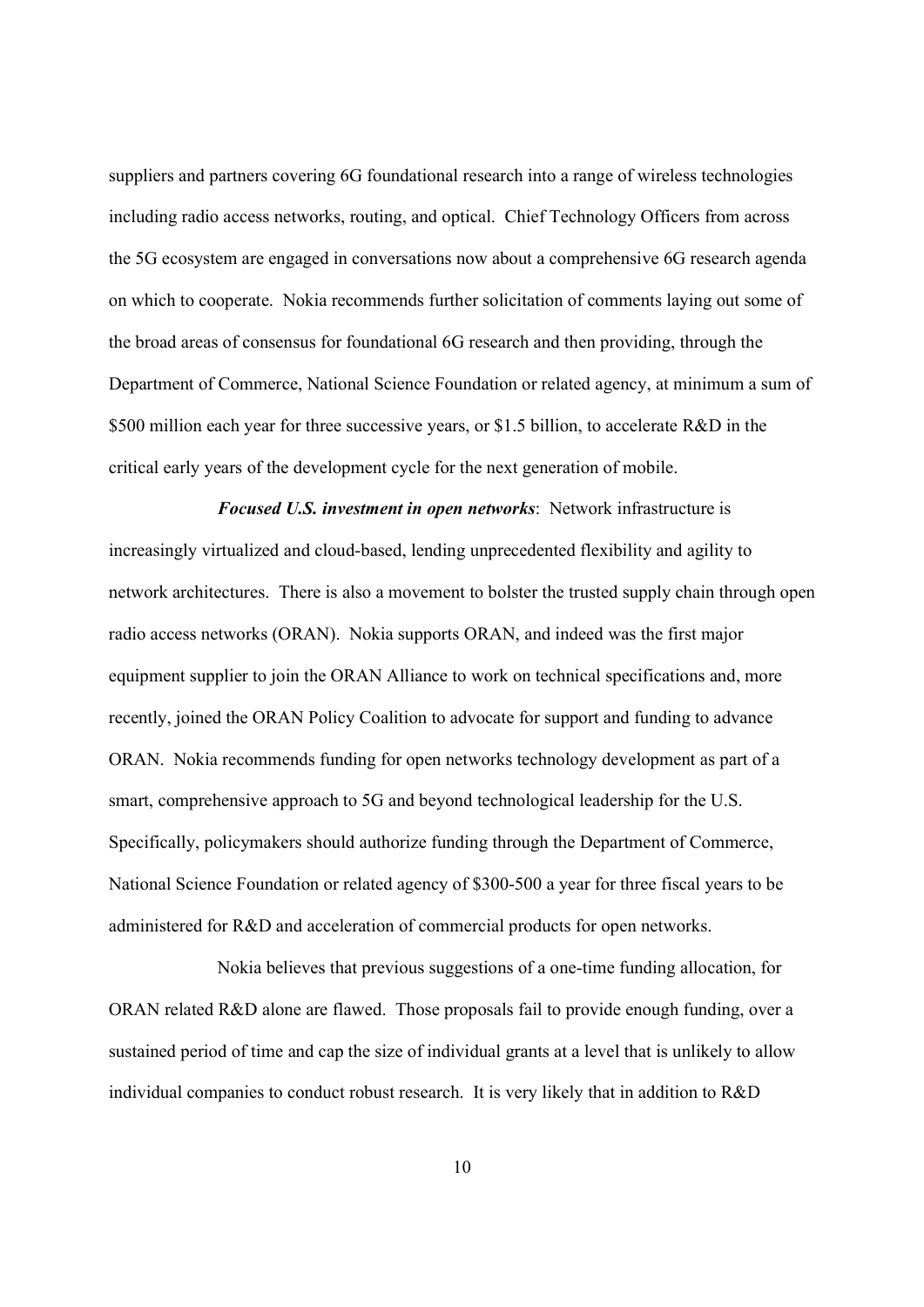associated with the radio units (RU), baseband radios, and interfaces that connect them, there will be a need for substantial investment in new chip technologies and approaches. This will be expensive. A minimum of \$1.5 billion will be needed over a period of years. The previous suggestions also fail to recognize that funding for 5G and even 6G research will have flow down benefits to the ORAN research agenda. Therefore, providing enough funding across the three recommended areas, and over several years, is a superior approach that not only ensures U.S. strength in 5G but in future Gs as well.

Strengthen Western Participation in Standardization: U.S. policymakers frequently raise concerns regarding the rapid increase in Chinese participation in global standards bodies accompanied by a stagnation or decline in U.S. participation. This has in turn raised concerns about substantial growth in IP generated within the standards by Chinese companies.

The U.S. has many potential participants in areas likely to be impacted by current and future wireless standardization, including automotive, healthcare, and utilities. Nokia sees two current barriers to increased participation by the U.S. and its trusted allies: (1) the cost of obtaining voting rights through accrediting bodies is prohibitive for many small and mid-sized companies and virtually all startups; and (2) the ongoing costs of contributing to standardization is extremely high. As such, Nokia recommends that the U.S. seek ways to reduce the costs of acquiring participation rights in key standards bodies as well as easing costs of sending experts to participate in working groups and of developing intellectual property to support the standards. Specifically, we recommend that the Administration direct the Internal Revenue Service to issue clarification that costs of participation in standardization are recognized for favorable treatment under the R&D tax credit and providing guidelines for the types of expenses that can be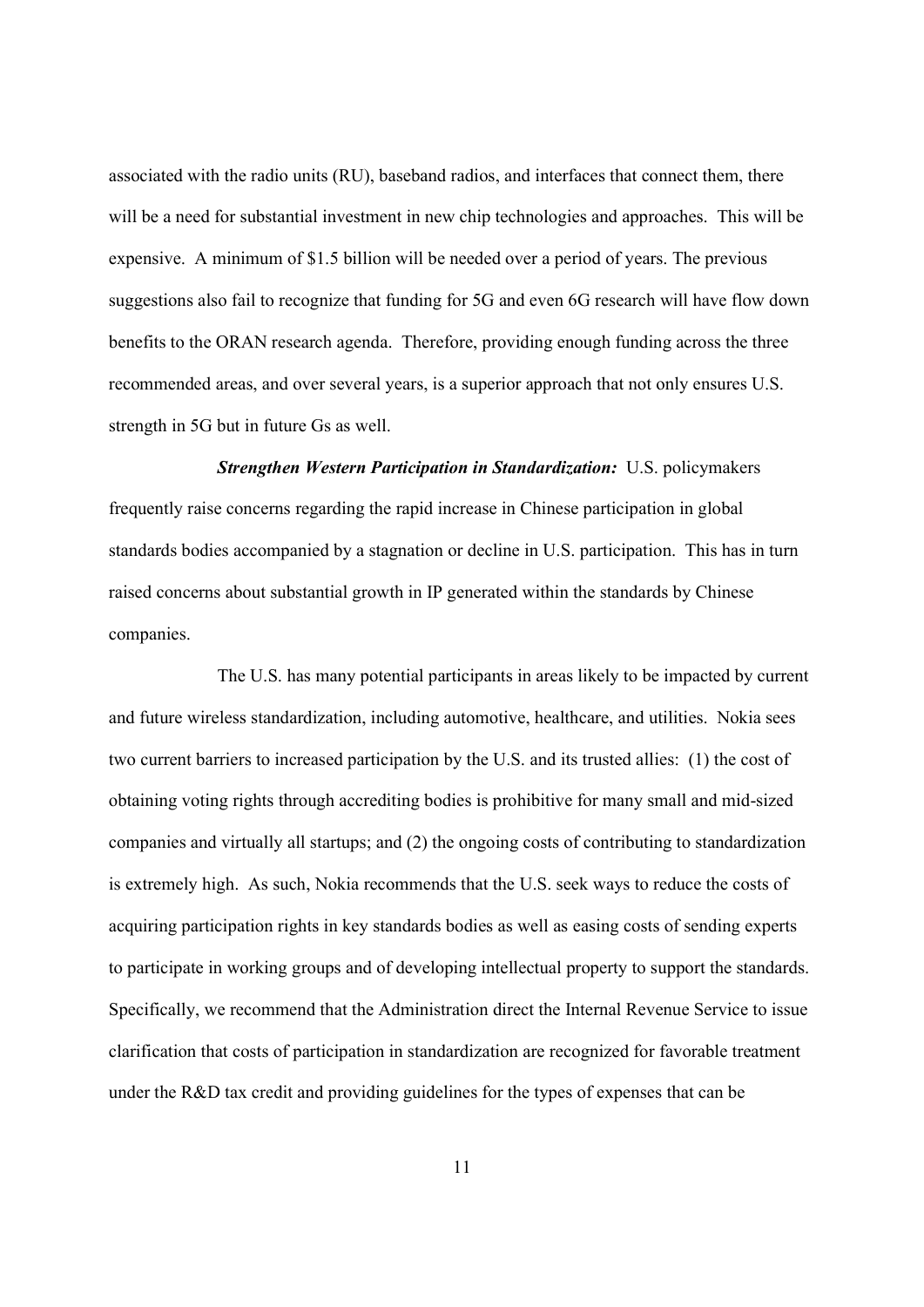recognized. Nokia also suggests that NIST explore ways to reduce the costs of obtaining voting memberships in key standards bodies through collaboration with the entities that provide such rights. It may also be appropriate to provide modest funding for grants to acquire voting memberships in standards bodies. A \$5-10 million grant program would create a compelling opportunity to increase the participation of small and mid-sized U.S. companies, start-ups and vertical industries to obtain voting participation rights in standards bodies.

# B. Line of Effort Two: Assess Risks to and Identify Core Security Principles of 5G **Infrastructure**

# 1. What factors should the U.S. Government consider in the development of core security principles for 5G infrastructure?

The major factors essential to the security of 5G are: trustworthiness of supplier and supply chain, flexibility of security approaches to allow customization and adaptability, unobtrusive operation, compliance and verification, and reliable people and processes. The infrastructure must ensure reliability, resiliency, and security if it is to promote trust. That will require trust in both the suppliers (their behavior, compliance, capability) and the supply chain (ability to deter, detect and mitigate risks to the equipment and software). A key way to match these factors to actionable policies is to consider them in the context of operational principles.

5G Security should be governed by principles that help us reach social and technological ambitions. The goal of these principles will be to assure public safety/national security, maintain uninterrupted functioning of critical infrastructure industries, promote network resiliency, and prevent and mitigate cyber-attacks by individuals and nation states.

First: Trust is essential as 5G enables automation and digitalization of many processes and services. The automation and digitalization of 5G use-cases need to be secure and reliable so that they are trustworthy and, as such, will be accepted by consumers and businesses.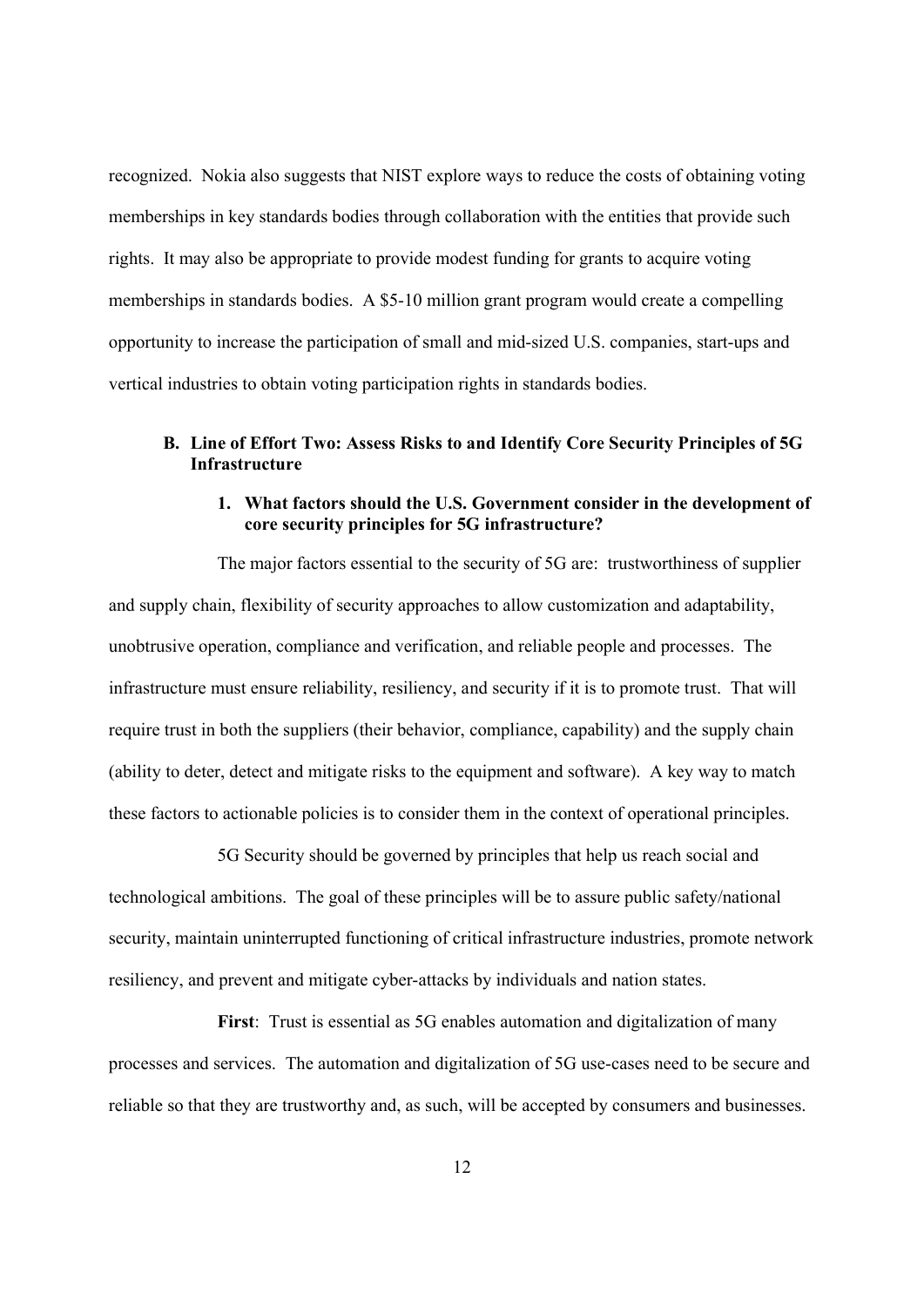5G strategy must contemplate current services (e.g. virtual workplace collaboration) as well as future services and applications (e.g., remote surgery assisted by Augmented/Virtual reality) that impact people and industries.

It is useful to distinguish between trust in supplier and trust in supply chain. They are not the same thing from either a policy perspective, with different approaches necessary to mitigate risks, or from an actual security perspective. For example, it is possible that a supplier has a track record of compliance with domestic laws, transparency of their operations and management decision-making, and no third-party relationships that cause concerns, yet there are nevertheless concerns about the security of their products because of poor quality or detection and mitigation practices. However, in such a case, policy makers can design policies to address supply chain hygiene concerns confident that defects in products are not maliciously intended.

If, however, policymakers do not have fundamental trust that the supplier is compliance oriented or if there are concerns that the supplier lacks transparency of ownership and management decision-making or may be influenced by third party actors then, regardless of the quality of the products and the security processes, mitigation of risk becomes more difficult. It may be necessary to create expensive monitoring and review programs, as indeed has been the case in several countries, that are time and resource intensive. Developing a framework of principles that define both trusted suppliers and trusted supply chains, and then holding suppliers to those principles, is a strong approach.

Second: Security must be customizable to address the vast number of use cases supported by 5G. 5G will allow interconnectedness of networks, devices and applications which need to handle many different privacy and security requirements at the same time. The interconnections enabled by 5G networks will have different classes of security risks and profiles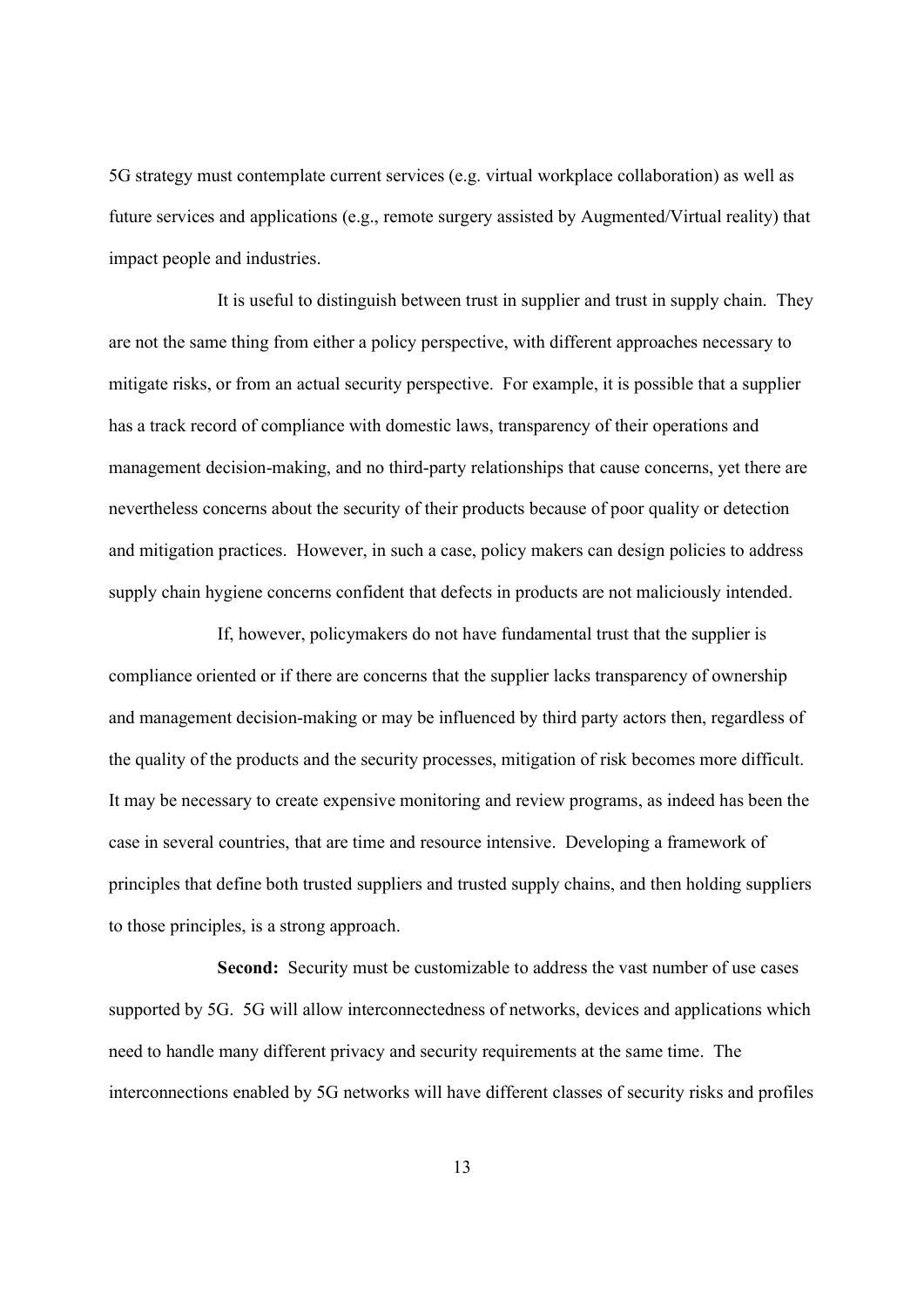depending on the use and the sensitivity of the activity and associated data. Security should be designed so that the requirements for different users, services and industries can be orchestrated with robust performance levels and without impacting each other. Inflexible security, such as a "one approach fits all" model, would fail to account for unique threats and needs across the many sectors that will be served by 5G including military, public safety, health, utilities, and logistics among others. Fortunately, 5G will offer a robust range of options, including network slicing, wherein a user of a "slice" can customize the security approach to meet their needs and threat vectors.

Third: Security and privacy will be just as important in 5G's success as latency and reliability, and should operate in the background, imperceptible to the end-user. The complexity of underlying technology of 5G use cases, such as real-time remote healthcare and autonomous vehicles, should be transparent and seamless. Indeed, end-users should not routinely perceive the quality of their service – the service simply works. The user experience should be similar for 5G security, which will increase the trust and, thus, accelerate the growth in new 5G applications.

Fourth, critical infrastructure requires special attention, including a system for verification of compliance. Security for critical infrastructure requires a layered approach. As a first layer, we see 3GPP with its technical-specifications or -reports (e.g. TR33.501, TS33,210), which provides a good and proven foundation for government recommendations for options, features and capabilities. In specific critical infrastructure cases, enhancements to 3GPP may be warranted.

On top of 3GPP, multiple vendors have developed security safeguards or solutions, and this too is an area where the U.S. government could review and augment those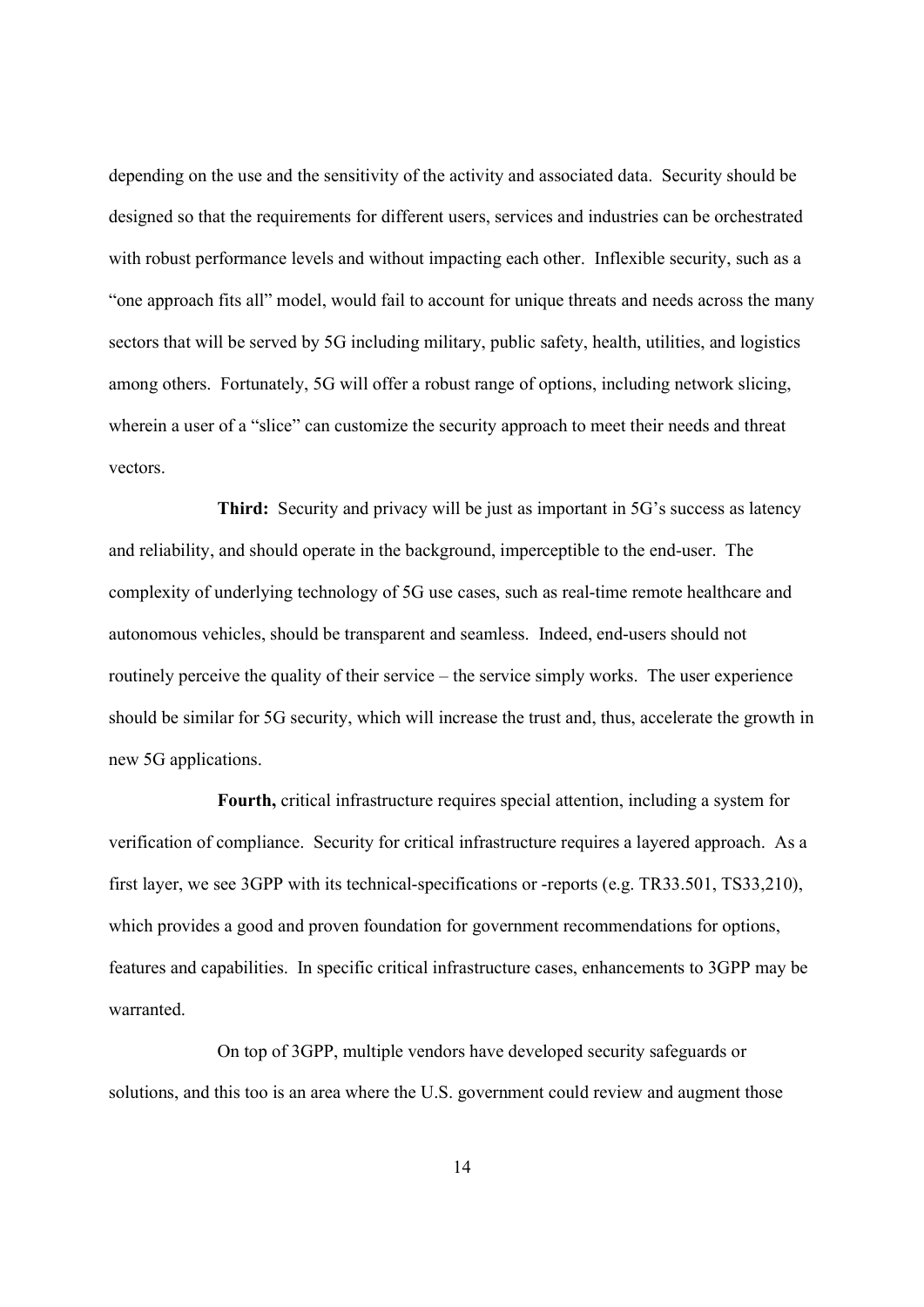offered by vendors. Nokia's "NetGuard" security product, for example, goes beyond 3GPP standards for critical use cases and applies artificial intelligence, machine learning, and network level analytics to track malicious behavior and proactively implement corrective or protective actions.

Fifth, supply chain security is critical. Vendors must have internal controls ranging from the ethical behavior of employees to how products -- especially third-party components -- are reviewed to ensure no back doors or other high-risk implementations are allowed into the final product. Nokia secures its supply chain through a rigorous "Design for Security" governance model as well as proactive monitoring of live networks to better understand recent and imminent threats. Many of our commercial network customers employ third parties to do assessment of product risk. But many assessments are one-time manual exercises, which do not provide continuous security. Optimally, 5G qualified security configuration audits should be run by (semi-) automated products or tools very frequently from providers of 5G critical infrastructure.

# 2. What factors should the U.S. Government consider when evaluating the trustworthiness or potential security gaps in U.S. 5G infrastructure, including the 5G infrastructure supply chain? What are the gaps?

The U.S. Government should consider the use of widely accepted standards and certifications, such as those developed in 3GPP, in products/services. These standards and certifications should apply to the lead manufacturer and its supply chain. As discussed above, additional security can be layered onto this baseline level of security for critical infrastructure and other situations in need of heightened security.

Meeting basic security standards, and even heightened standards, however, can leave security gaps for reasons separate from the technology. For example, it is critical that 5G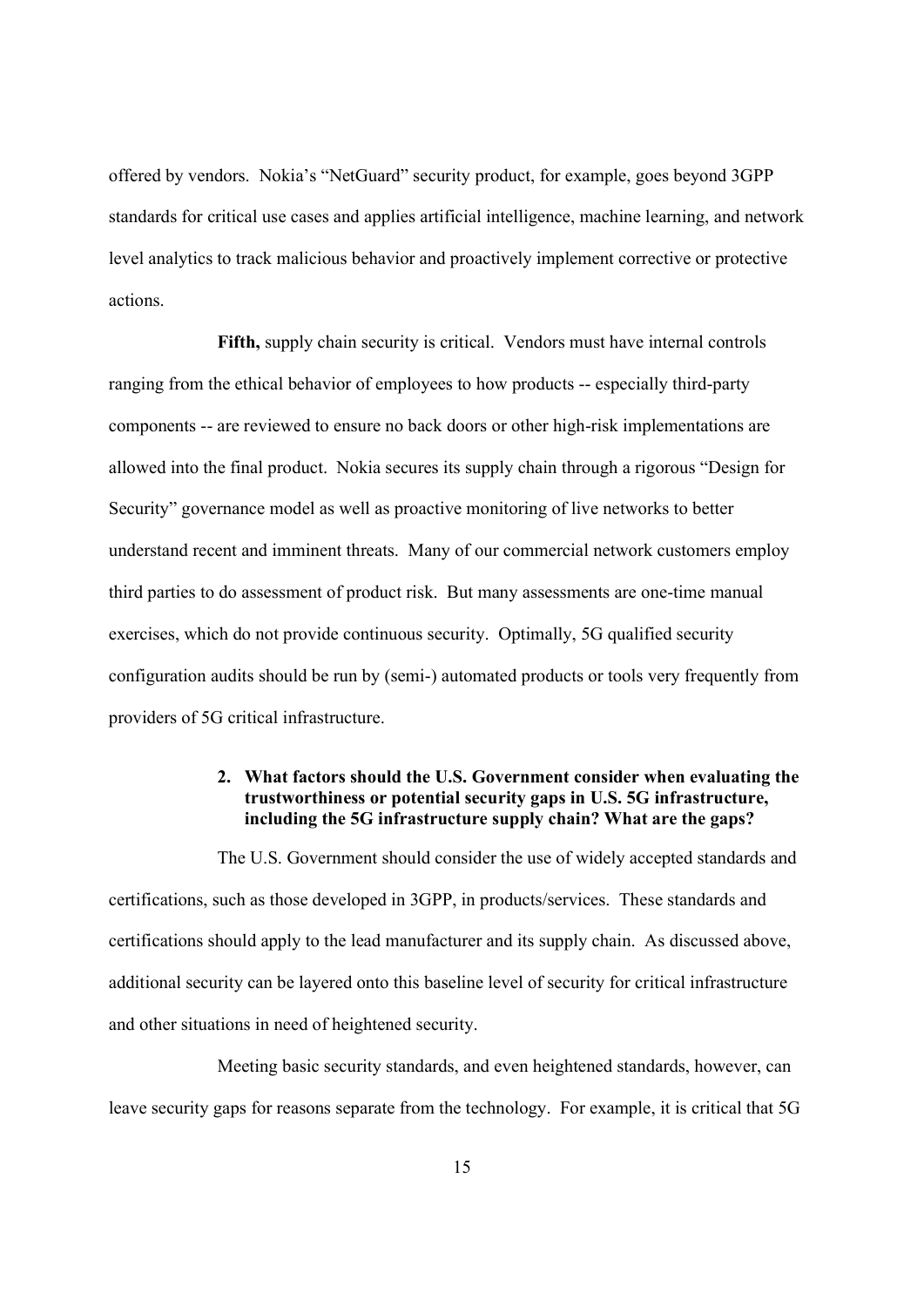networks rely on trusted suppliers and that the 5G networks are operated and maintained by trustworthy companies and individuals. To that end, Nokia recommends that the U.S. Government rely on set frameworks to evaluate supplier's strengths/weaknesses in the areas of business continuity, transparency of corporate governance and track record in delivering and maintain secure products.

# 3. What constitutes a useful and verifiable security control regime? What role should security requirements play, and what mechanisms can be used to ensure these security requirements are adopted?

5G networks cater to multiple types of industries and users, and not all have the same security requirements. Security controls for the healthcare sector will be different from those of utilities or finance, which in turn will different than less-sensitive consumer use cases.

There are general controls that are necessary for all industries, but not sufficient for all circumstances, including compliance with industry standards and best practices (e.g., 3GPP, IETF, NIST CSF, 800-53, GSMA NESAS, TL9000). Custom security controls, however, are required for specific use cases, such as those required to comply with NERC-CIP, HIPAA and the like. Non-technical controls are also critical, such as transparency of security/privacy practices, track record of trustworthiness, and a history of timely disclosure and remediation of security risks.

A verifiable security control regime consists of multiple layers, such as audits of vendor processes and the requirement for transparent reports on vulnerabilities uncovered during testing. There is no one-size-fits-all combination of controls appropriate to every situation. As a general matter, however, final product, system or software security testing prior commercial clearance would be beneficial (e.g. NIST CSF, GSMA, industry specific certifications). This should be very outcome oriented, specific, objective, actionable, and verifiable.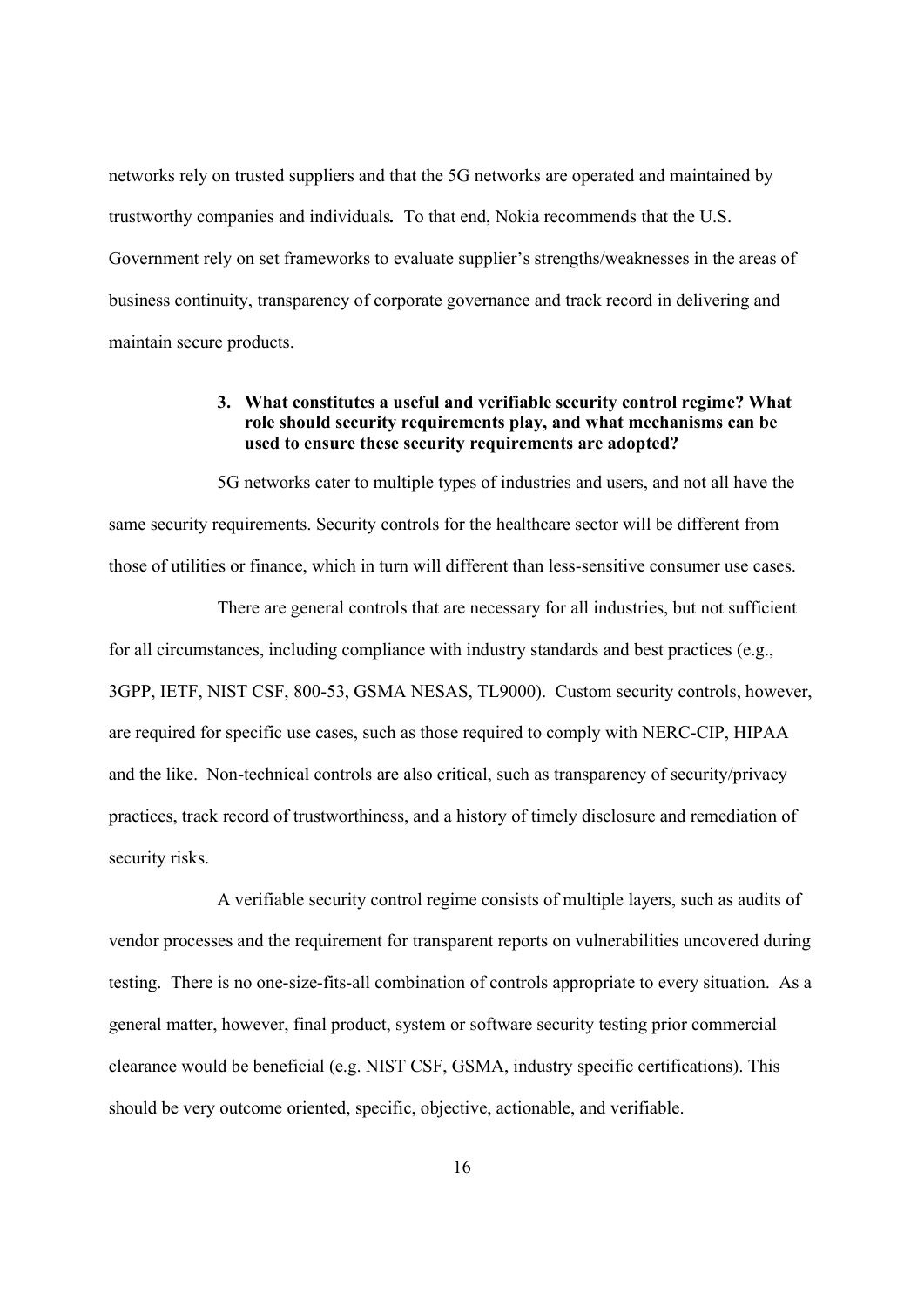Nokia recommends that these requirements be organized into tiers which might be considered as representing levels of holistic 5G security and privacy achievement. Such measures could be complemented by live network real-time surveillance with proactive and automated shutdown, isolation capabilities. While proactive measures go a long way to ensuring that a system is secure, threats will happen (and frequently), requiring real-time monitoring and vigilance.

# 4. Are there stakeholder-driven approaches that the U.S. Government should consider to promote adoption of policies, requirements, guidelines, and procurement strategies necessary to establish secure, effective, and reliable 5G infrastructure?

 U.S. service providers that operate 3G/4G networks have an excellent track record of maintaining secure networks. This is achieved through developing and implementing standards, best practices and policies. Public Private Partnerships (PPPs) between government stakeholders, operators and suppliers play a key role in developing standards and policies. U.S. CERT, NIST, CSRIC are good examples, where various stakeholders come together to promote network security. NIST CSF is a result of a successful PPP. These proven security verification models from PPPs should be evolved to build secure 5G networks. Active participation of U.S. stake holders in U.S. and global security standards organizations (ITU-T, ISO/IEC, ENISA) will also help in ensuring consistently high security standards across geographies creating a more secure global 5G network.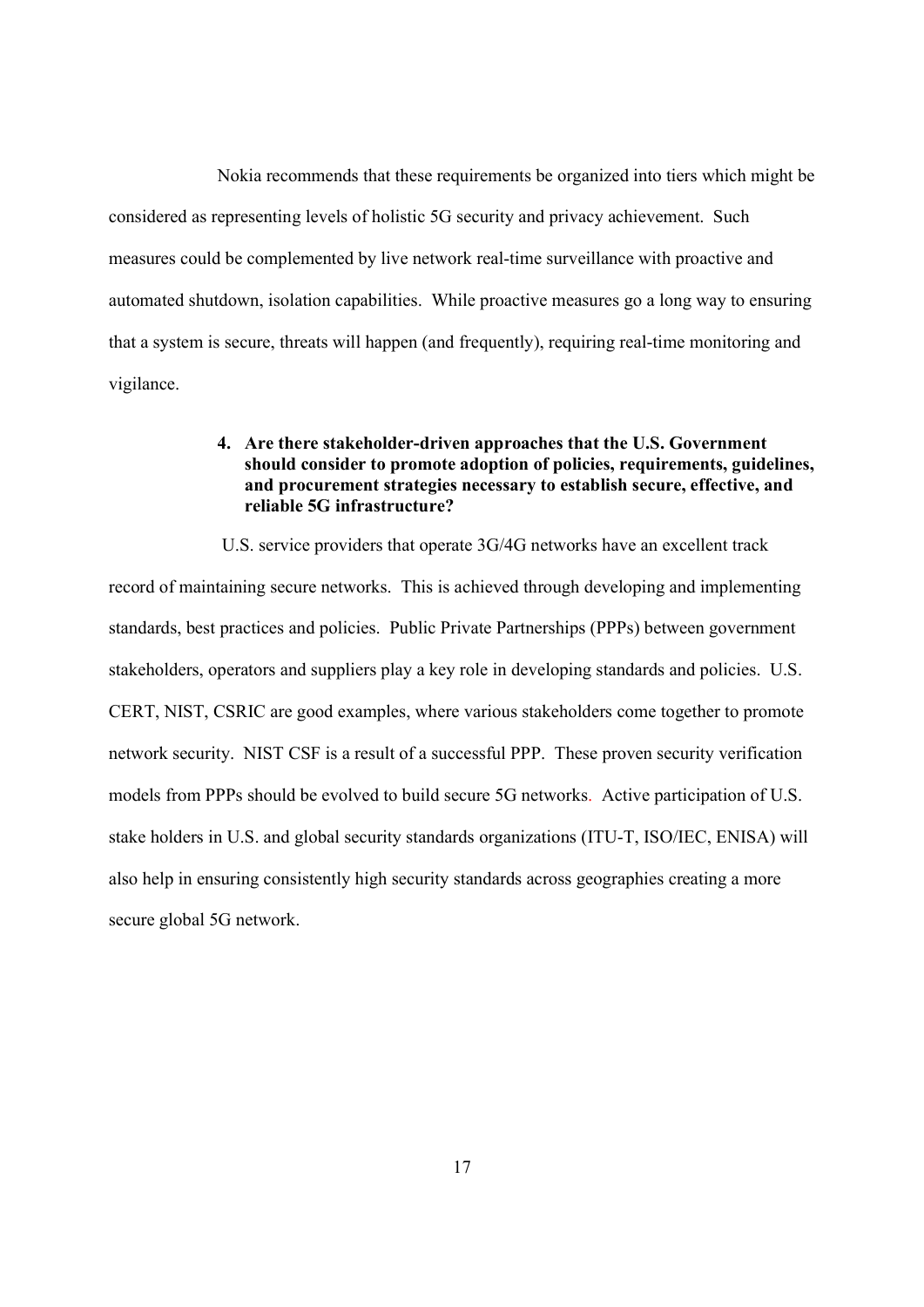5. Is there a need for incentives to address security gaps in 5G infrastructure? If so, what types of incentives should the U.S. Government consider in addressing these gaps? Are there incentive models that have proven successful that could be applied to 5G infrastructure security?

#### 5G Funding, Open Networks Funding, 6G Funding. Earlier in these

Comments, we set forth potential funding mechanisms to bolster U.S. leadership in 5G, Open Networks and 6G. Security is essential to each of these technologies and basic funding to advance these technologies would almost certainly also advance their maturity with respect to security and trust. Of particular note are the potential security vulnerabilities in the early stages of open networks due to the integration of products supplied by multiple vendors. Open networks technologies must be shown to have security performance similar to classical RAN networks before they will achieve widespread adoption. Thus, it would be prudent that R&D funding for 5G, Open Network and 6G technologies include allocations of funds to advance the security component.

#### Incentives to extend the PPP standards-setting process to additional industries

reliant on 5G. The current PPP model of developing resilient 3G/4G networks can be extended to 5G and outside of traditional telecom to reach connectivity of industries outside the traditional telecom realm. PPP models enable faster time-to-market and exchange of information. PPP models also result in developing common standards for a nation or region to implement new technologies in a fair and effective manner

For example, the U.S. Government can promote a PPP for health care, transportation etc. NCCoE CRADA is a good start, but it can be extended to cover more industries and the U.S. Government. This may be done through research grants, actively supporting global standards, promoting education and skills improvement for cybersecurity, providing incentives to adopt 5G adoption in various industries, etc.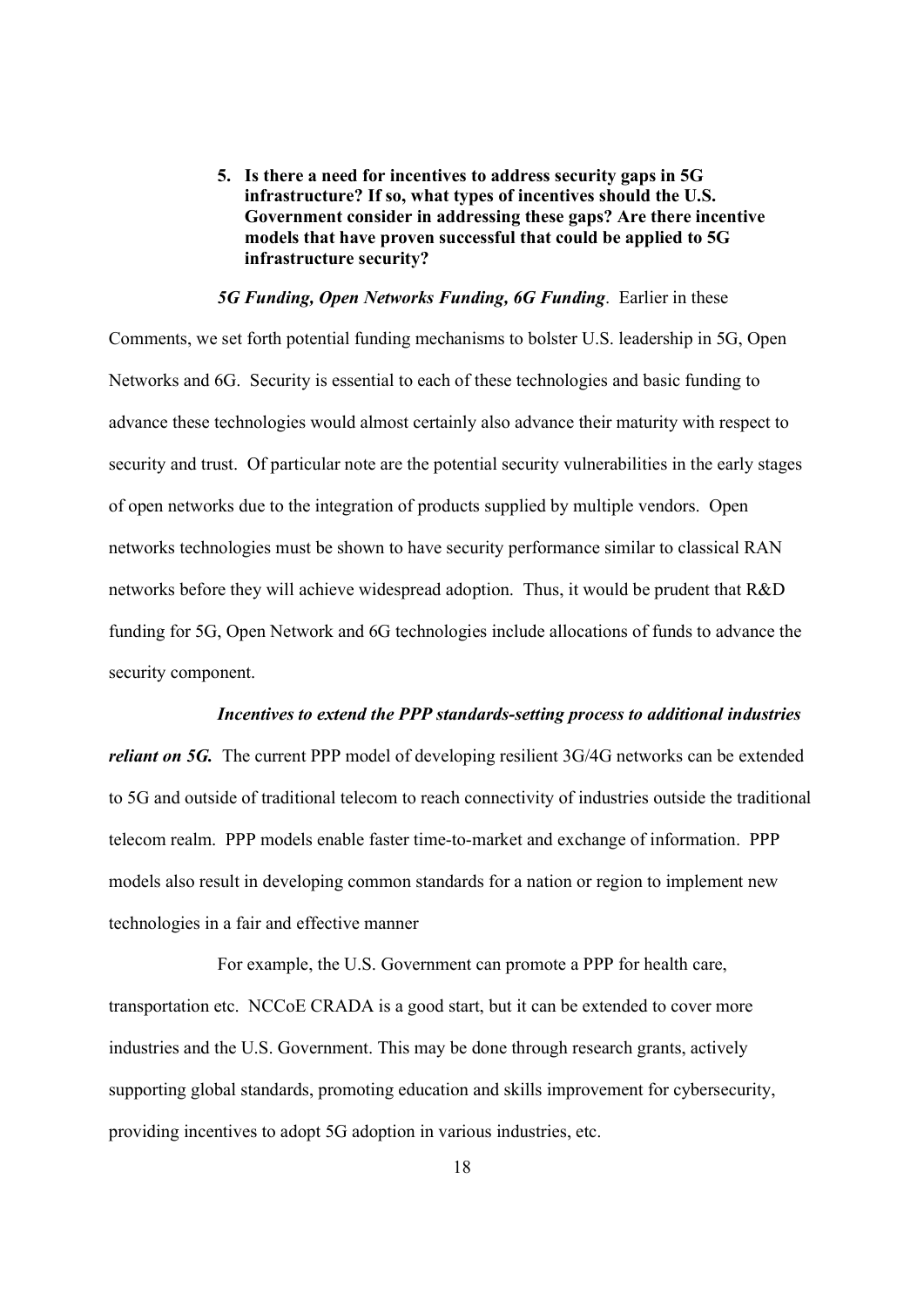#### Incentives to set up and retain initial security protocols for Federal systems and

critical industry. Commercial networks have multiple security systems in place today. However, malicious intent is most likely dominated by individuals. Federal systems and critical infrastructure industries are far more likely to have malicious intent originate from state actors and organized criminals. For this reason, we should think of federal networks and 5G critical networks, as requiring a significant step up in security safeguards and internal controls to implement them. Therefore, incentive models for selected vendors should be considered so that true best in class products and networks can be produced. For example, imagine a vendor has been selected for radio access systems, and that federal systems requires hundreds of employeeyears of R&D and testing labs to ensure all requirements are met, including clean rooms, if necessary. Such an investment may dampen interest in the project by otherwise qualified bidders. Some setup and retention incentive might prove useful in such a situation to encourage vendors to participate in federal systems in a trusted partnership.

**Bug Bounty Program.** A bug bounty program is an incentive already offered by many websites, organizations and software developers by which individuals can receive recognition and compensation for reporting bugs, especially those pertaining to security exploits and vulnerabilities. These programs allow the developers to discover and resolve bugs before the general public is aware of them, preventing incidents of widespread abuse. We suggest the U.S. government establish a 5G bug bounty program for 5G network function vulnerabilities based on peer reviewed reports of the 5G security vulnerabilities and solution approaches that are specific to 5G and not general in nature.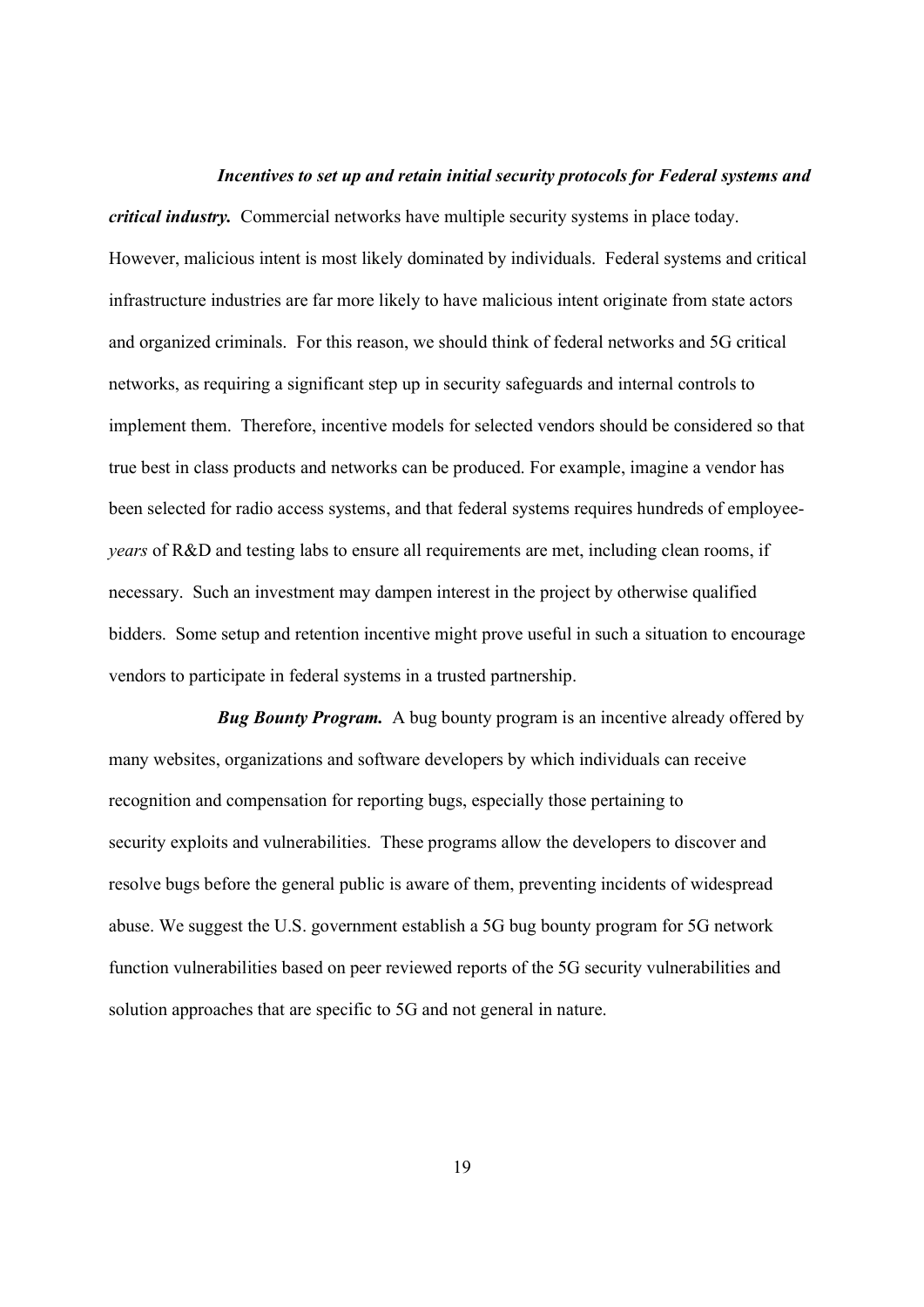# C. Line of Effort Four: Promote Responsible Global Development and Deployment of 5G

# 1. How can the U.S. Government best lead the responsible international development and deployment of 5G technology and promote the availability of secure and reliable equipment and services in the market?

Nokia recommends that the U.S. continue to lead by example in demonstrating to other nations the importance of secure and trusted infrastructure through the articulation and adoption of principles and practices that define both trusted suppliers and trusted supply chains. Noting the manner in which 5G will become a ubiquitous technology underpinning not just conventional wireless communications, but also connectivity for enterprises, automated factories, utilities, transportation and health care delivery among others, the need to ensure resilient, reliable, and secure infrastructure within the 5G network is of heightened importance.

Prior to allowing a supplier of 5G network equipment or software to deploy a solution, policymakers in all governments should insist, at a minimum on the following:

- Transparency in ownership and management of a supplier. This includes determining whether individuals or states with a history of cyber espionage, IP theft, data mining or other nefarious practices are part of the ownership or management decision making of a supplier;
- The establishment and adherence to important norms of corporate conduct including robust compliance programs, due diligence and human rights programs, and a history of complying with the domestic laws of the countries in which they seek to operate;
- Well-developed supply chain programs that both focus on security from the design and product development stage through deployment and the lifecycle of the equipment.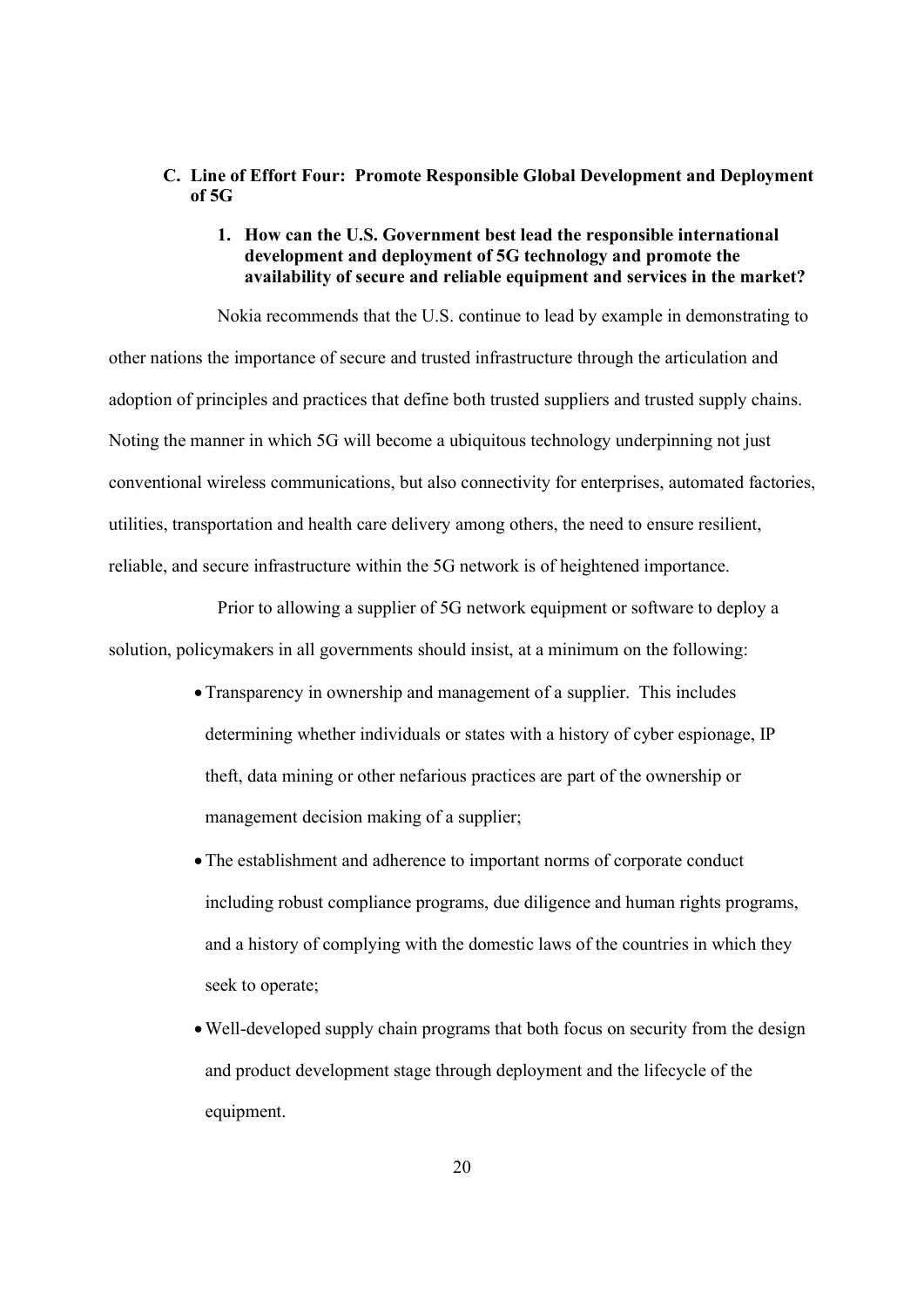Companies that can demonstrate these attributes are likely trustworthy partners and providers of trustable solutions. When using such suppliers, a government can have confidence that when defects are discovered in a product they are not there purposefully, but rather are the result of error or failure to anticipate a vulnerability, and confidence will be high that the vulnerabilities will be remediated quickly and cooperatively. Suppliers that cannot demonstrate these attributes would require, if permitted, substantially greater resources to monitor and mitigate risk.

Indeed, this is the approach the U.S. has taken with respect to its own domestic 5G deployments and that it has recommended to other nations. But simply modeling this trustbased approach may not be sufficient to encourage the development of a global system of interconnected networks that is safe, secure and sustainable. As noted below, the U.S. may need to provide support to other nations to encourage adoption of trustworthy suppliers, effectively ensuring that decisions are made from a technical, security, and performance perspective, and not simply on the basis of financing terms.

# 2. How can the U.S. Government best encourage and support U.S. private sector participation in standards development for 5G technologies?

There is no doubt that participation from a variety of industries and countries will benefit standards bodies. These bodies function well precisely because they are democratically oriented and focus on consensus among experts on the best engineering and science behind approaches that are recommended and adopted. We should not turn these bodies into battlefronts in escalating tensions between nation states. Politicization of standards bodies will actually undermine them as viable, attractive places for scientific discourse leading to high quality standards that drive scale in global development and manufacturing.

Nokia suggests a focus on understanding the potential causes of muted participation from certain countries and certain sectors. One fairly obvious topic from our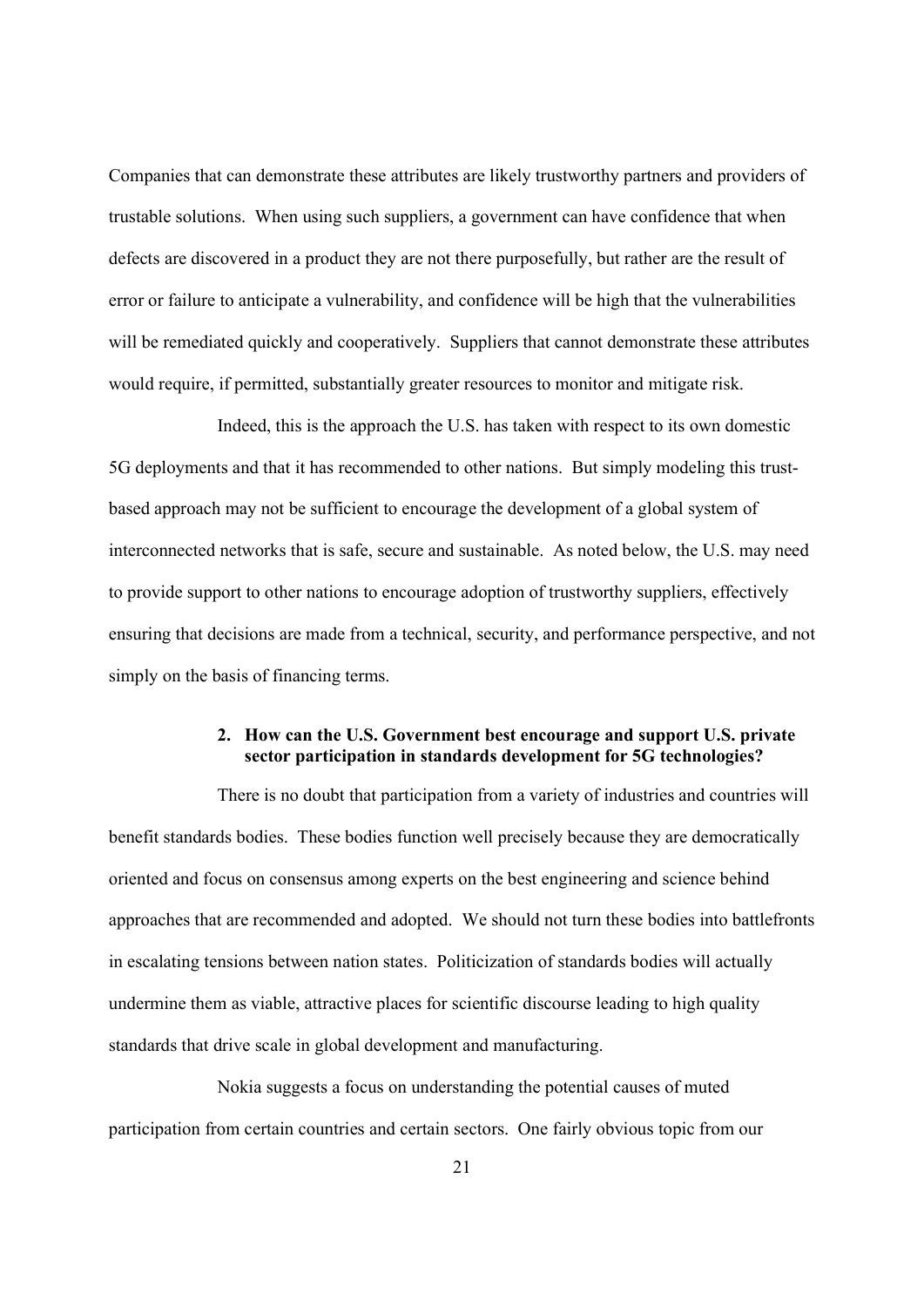perspective is both the cost of obtaining the requisite voting memberships in standards bodies like 3GPP and the cost to companies of contributing staff time and technology to the development of standards. Although Nokia is a large company with a long heritage in standards bodies, even our participation levels are from time to time impacted by the business cycle. Therefore, it is quite reasonable to assume that smaller companies with more limited resources find the cost of maintaining headcount for the purposes of travelling to standards meetings and contributing the time and their technology to be almost prohibitive.

Similarly, vertical industries previously less impacted by developments in wireless standards, for example, may not have found engagement in standards bodies to be an edifying or value enhancing proposition. However, with the huge technical advances in 5G, reliance on wireless technology will reach historic levels and the outcome of standardization work on issues like encryption, spectrum slicing, and multi-level authentication among others will be of much greater interest to end user industry segments like auto OEMs and utilities. It is therefore essential to encourage their participation through outreach and through incentives.

As discussed above, Nokia recommends two possible approaches to address the cost of participation in standardization. First, with respect to obtaining voting memberships Congress could appropriate a sum of money, likely in the millions of dollars, to NIST to award grants to qualifying small entities to offset the cost of obtaining such memberships.

Second, policymakers could encourage the IRS to clarify that certain costs associated with participation in standardization are deductible under the permanent R&D tax credit. Nokia does not believe this would require a change in the R&D tax credit authorizing legislation, but rather a clarification from the IRS following a Notice of Inquiry/Request for Comment through which it could solicit comments on the appropriate types of expenses which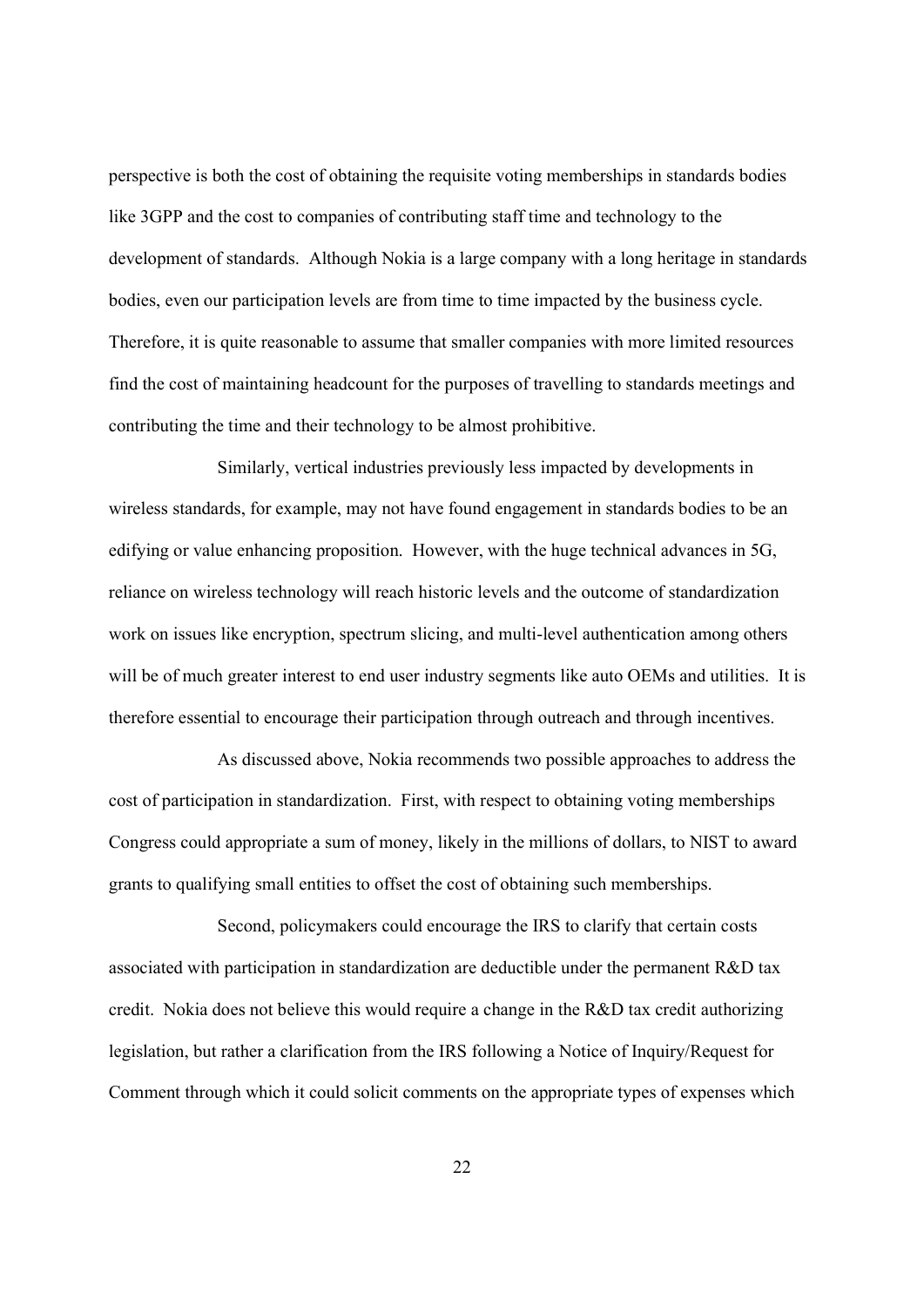might be recognized (i.e., portions of an employee's salary attributable to their work on behalf of the company in standards working groups, travel costs to plenary meetings, and other reasonable expenses). For larger companies, modest tax assistance could allow for the further increase in participation levels. For small companies, such assistance may be essential to the threshold decision to participate at all.

# 3. Are there market or other incentives the U.S. Government should promote or foster to encourage international cooperation around secure and trusted 5G infrastructure deployment? (Question 4)

 As previously noted, the decision on suppliers may be very dependent on the financial health of the operator and whether its financial circumstances allow for the selection of vendors with the highest performing technology, greatest reliability and security, or lead it to devalue those factors in favor of the least expensive technology. If the U.S. expects other nations to demonstrate the same level of commitment to resilience, reliability, and security even though such qualities may add cost, the U.S. may need to bring resources forward to assist these countries and operators.

As an example, an operator might very much like to switch a supplier or introduce an additional supplier to their vendor domain. However, their existing supplier may have advantages in localized personnel over a potential new supplier that may need to invest heavily to create a similar level of personnel support, the removal of equipment and replacement with a new supplier might require expertise beyond the capability of a nation or operator (engineering and planning) or one supplier might have access to financing support unavailable to the commercial market writ large that confer an advantage

In circumstances such as those outlined above, the U.S. can provide financial support to developing nations through any number of entities such as the State Department or US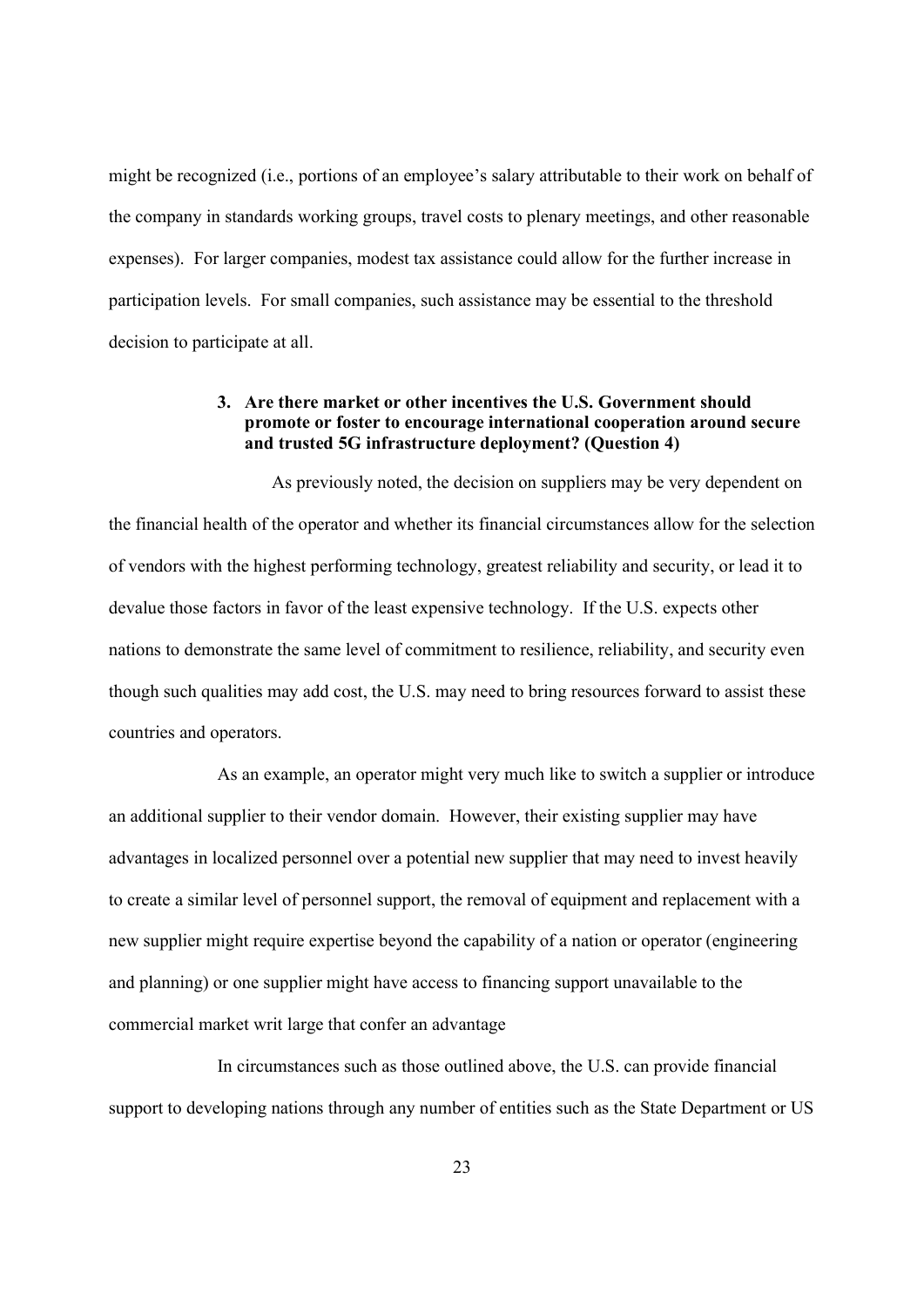AID so that government officials and operators can develop the skills to take on the challenges of managing a highly competitive, multi-vendor ecosystem. In addition, the Development Finance Corporation (DFC) and the U.S. Export Import Bank (ExIm) can become more engaged in telecommunications infrastructure projects to ensure the availability of financing that allows nations and operators the chance to choose form a variety of suppliers with similar financing terms rather than the current environment where some suppliers are squeezed out of a procurement by financing support for one supplier that is not broadly available from commercial banks to allow a real choice.

In a circumstance where nations and operators have the ability to choose from a range of suppliers offering technology solutions and financing packages that are compelling, they can choose to prioritize the selection of suppliers that meet the profile they seek in a partner in terms of reliability and security. In developing markets this remains elusive. Despite the expression of support for expanding the availability of financing from US ExIm and DFC, the progress has been modest. In the case of ExIm, there is a need to modernize several of its policies to match the practices of other global export credit agencies (ECAs) including the content policy that drives the level of financing available for a project. Other ECAs have liberalized their policies to include, for example, the attribution of related R&D and manufacturing done by domestic companies regardless of location (i.e., a U.S. company manufacturing an item in another country would be attributable under most ECAs' rules by virtue of being a U.S. company). U.S. ExIm has shown reluctance to modernize its policies.